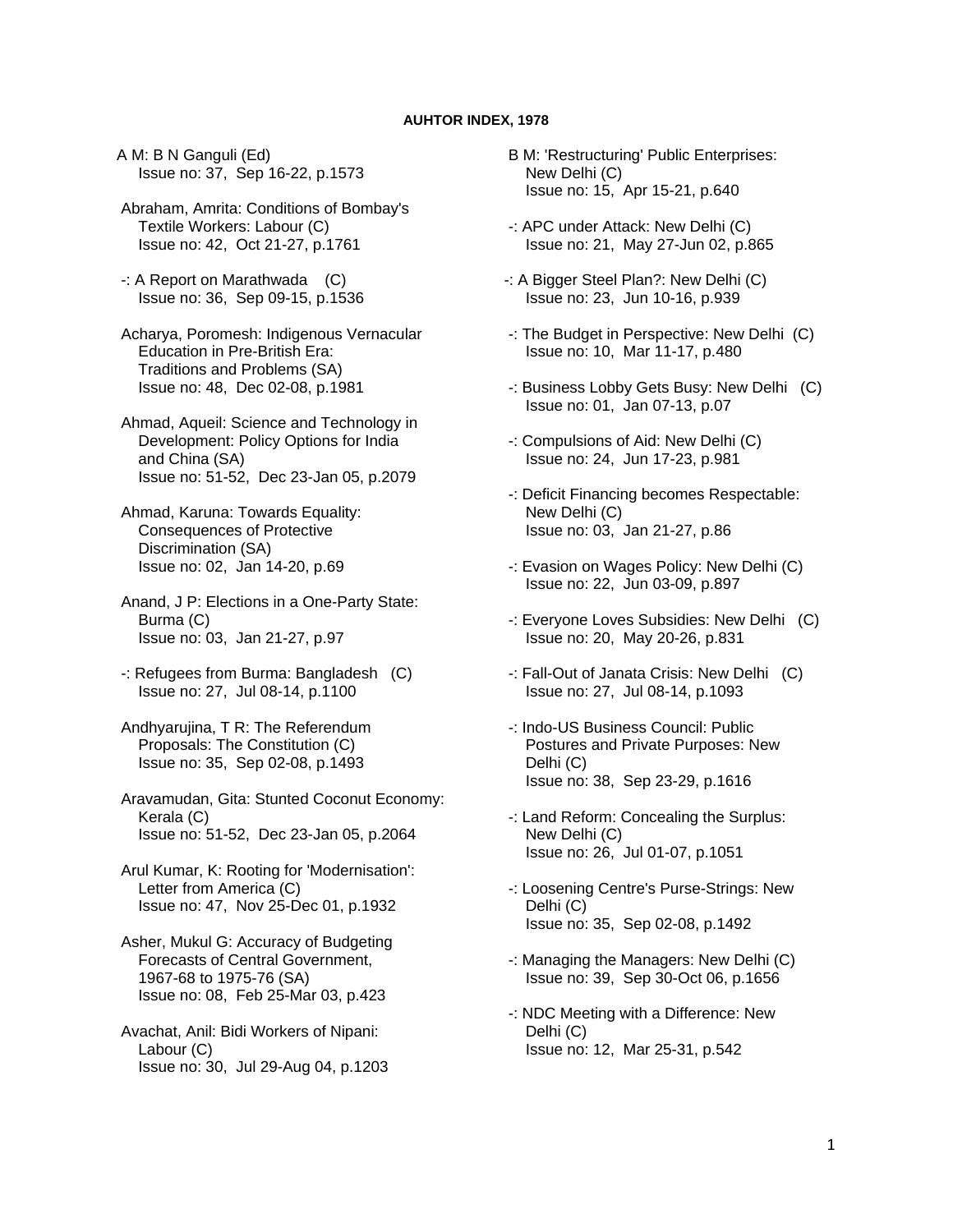- B M: New Pressures within Janata: New Delhi  $(C)$ Issue no: 47, Nov 25-Dec 01, p.1921
- -: New Thinking in Steel: New Delhi (C) Issue no: 45, Nov 11-17, p.1837
- -: Partial Reprieve for Planning: New Delhi (C) Issue no: 11, Mar 18-24, p.509
- -: Planning without Policies: New Delhi (C) Issue no: 14, Apr 08-14, p.600
- -: Political System Losing Credibility: New Delhi (SA) Issue no: 31-33, Aug 05-25, p.1251
- -: Pressures for More Investment: The Economy (Ed) Issue no: 25, Jun 24-30, p.1006
- -: Problems of Aid Absorption: New Delhi (C) Issue no: 43-44, Oct 28-Nov 10, p.1791
- -: Putting the Plan to Sleep: New Delhi (C) Issue no: 37, Sep 16-22, p.1579
- -: R and D: Farewell to Self-Reliance?: New Delhi (C) Issue no: 50, Dec 16-22, p.2030
- -: Return to Pragmatism: New Delhi (C) Issue no: 30, Jul 29-Aug 04, p.1200
- -: Rich Farmers' Lobby in Full Cry: New Delhi (C) Issue no: 48, Dec 02-08, p.1966
- -: Sugar Industry vs Cane-Grower: New Delhi (C) Issue no: 28, Jul 15-21, p.1127
- -: Tilting at Big Business Houses: New Delhi (C) Issue no: 18, May 06-12, p.748
- -: Unhappy Finance Minister: New Delhi (C) Issue no: 02, Jan 14-20, p.47
- -: Ushering in the 'Free' Economy: New Delhi (Ed) Issue no: 06-07, Feb 11-24, p.177
- Bagchi, Amaresh: Agricultural Holdings Tax: A Modified Scheme (SA) Issue no: 38, Sep 23-29, p.1631
- Balakrishan, Mandira Dutta: Rural Marketing: Myth and Reality (RA) Issue no: 34, Aug 26-Sep 01, p.M75
- Banerjee, Sumanta: Anti-Worker Offensive in Haryana: Labour (C) Issue no: 11, Mar 18-24, p.513
- -: Devaluation of Marxism by Leftist Academicians (P) Issue no: 14, Apr 08-14, p.605
- -: JNU and the Political Power Game: Education (C) Issue no: 36, Sep 09-15, p.1542
- -: Miniature Green Revolution Society: Pantnagar (C) Issue no: 22, Jun 03-09, p.902
- -: The Shah Visit: Iran (C) Issue no: 04-05, Jan 28-Feb 10, p.133
- -: Timeless Emergency (BR) Issue no: 42, Oct 21-27, p.1768
- -: Violence of the Rich (C) Issue no: 01, Jan 07-13, p.11
- Banerji, D: Class View of Health and Disease (RA) Issue no: 27, Jul 08-14, p.1103
- -: Health and Population Control in the Draft Plan (SA) Issue no: 31-33, Aug 05-25, p.1385
- -: Political Dimensions of Health and Health Services (SA) Issue no: 22, Jun 03-09, p.924

Banker, M D: See Navelkar, V R

- Bardhan, Pranab: Authoritarianism and Democracy: First Anniversary of New Regime (SA) Issue no: 11, Mar 18-24, p.529
- -: Some Employment and Unemployment Characteristics of Rural Women: An Analysis of NSS Data for West Bengal, 1972-73 (RA) Issue no: 12, Mar 25-31, p.A21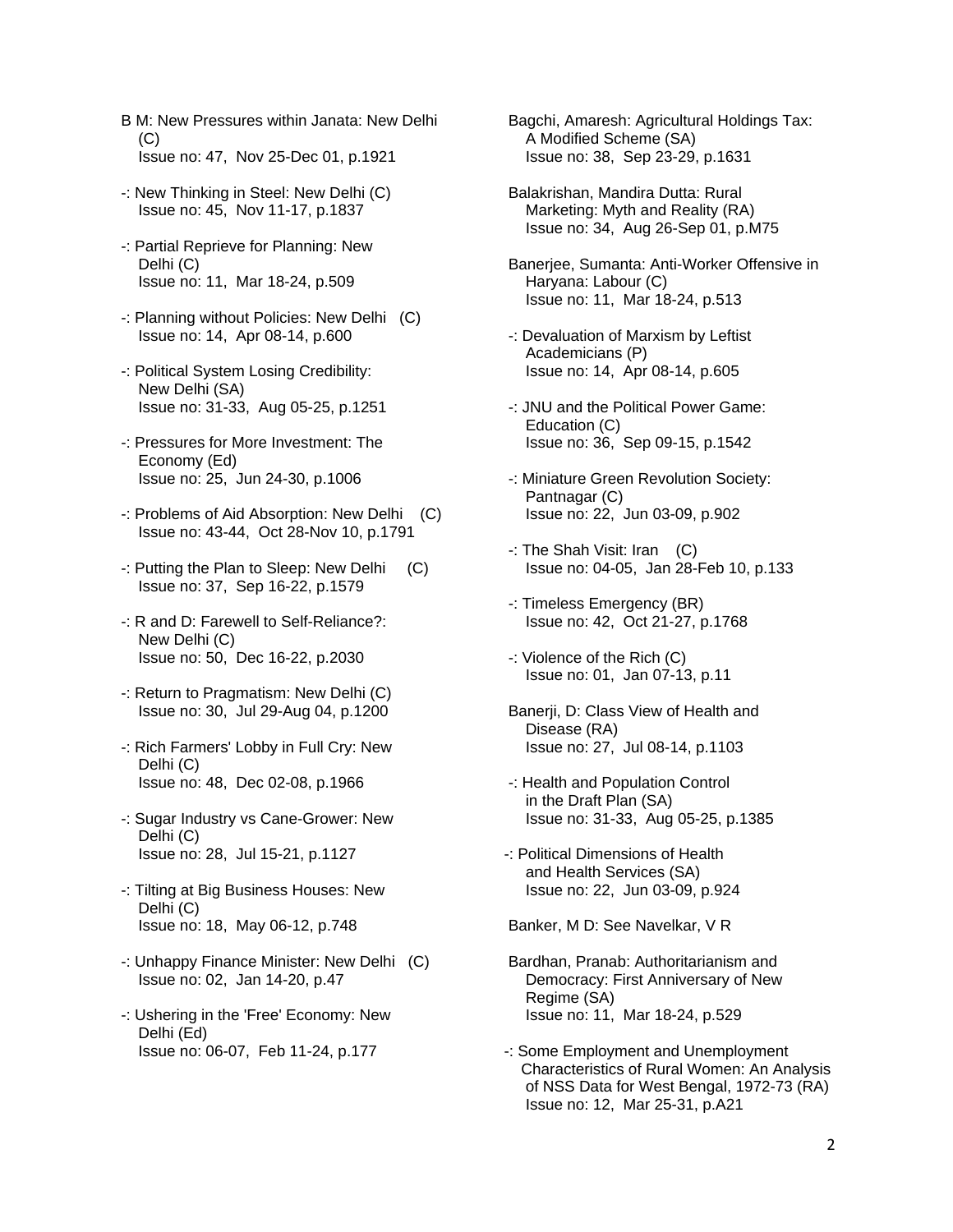Bardhan, Pranab and Ashok Rudra: Interlinkage of Land, Labour and Credit Relations: An Analysis of Village Survey Data in East India (SA) Issue no: 06-07, Feb 11-24, p.367

 Barooah, N K: Annexation of Garo Hills (BR) Issue no: 37, Sep 16-22, p.1589

- Basu, Kalpana et al: Why Are Political Prisoners Still Languishing in West Bengal Jails? (LE) Issue no: 34, Aug 26-Sep 01, p.1457
- Basu, Timir: Cheated by Delay: Labour (C) Issue no: 27, Jul 08-14, p.1094
- -: Closure of a Hospital: West Bengal (C) Issue no: 02, Jan 14-20, p.53
- -: Dividends, Yes: Bonus, No: West Bengal (C) Issue no: 04-05, Jan 28-Feb 10, p.130
- -: Operation Santaldih: Labour (C) Issue no: 26, Jul 01-07, p.1054
- -: Porters of Howrah Goods Shed: Labour (C) Issue no: 49, Dec 09-15, p.1998
- -: Postal Department's Bonded Labour: Labour (C) Issue no: 18, May 06-12, p.749
- -: Ship Watchmen: Broken Commitments: Labour (C) Issue no: 48, Dec 02-08, p.1968
- -: Tannery Workers of Calcutta: Labour-I (C) Issue no: 12, Mar 25-31, p.544
- -: What Is an 'Industry'?: Labour-I (C) Issue no: 19, May 13-19, p.797
- Basu, Timir: See Chakravarty, Adhir
- Bhagwat, Niloufer: Institutionalising Detention without Trial: Law (C) Issue no: 11, Mar 18-24, p.510
- Bhambri, C P: Role of Paramilitary Forces in Centre-State Relations (SA) Issue no: 17, Apr 29-May 05, p.735

Bhandari, Labdhi: Distribution: The Backbone of Indian Marketing System (RA) Issue no: 34, Aug 26-Sep 01, p.M71

 Bharadwaj, Krishna: Economic Analysis of the Process of Production (BR) Issue no: 43-44, Oct 28-Nov 10, p.1810

 -: On Certain Theoretical Issues in Classical Political Economy (RA) Issue no: 20, May 20-26, p.839

Bhate, Vaijayanti: See Dandekar, Kumudini

- Bhatt, V V: Decision Making in the Public Sector: Case Study of Swaraj Tractor (RA) Issue no: 21, May 27-Jun 02, p.M30
- Bhattacharjee, Mrinal Kanti: Engineers and Technologists in Financial Institutions: A Note (RA) Issue no: 47, Nov 25-Dec 01, p.M157
- Bhattacharyya, S K: Investing in New Projects (RA) Issue no: 34, Aug 26-Sep 01, p.M66
- Bhutani, Surendra: Arabs, Israel and the World (BR) Issue no: 25, Jun 24-30, p.1022
- Binswanger, Hans P: Risk Attitudes of Rural Households in Semi-Arid Tropical India (RA) Issue no: 25, Jun 24-30, p.A49
- Bose, Arun: Marxism and Political Science (BR) Issue no: 28, Jul 15-21, p.1137
- Breman, Jan: Seasonal Migration and Co-operative Capitalism: Crushing of Cane and of Labour by Sugar Factories of Bardoli (SA) Issue no: 31-33, Aug 05-25, p.1317
- Briscoe, John: Politics of an International Health Programme: Bangladesh (C) Issue no: 11, Mar 18-24, p.518
- C S: As the Viceroy Saw It (BR) Issue no: 16, Apr 22-28, p.690
- Carruthers, Ian: Raking-Up Muck and Magic for Agricultural Progress (C) Issue no: 20, May 20-26, p.834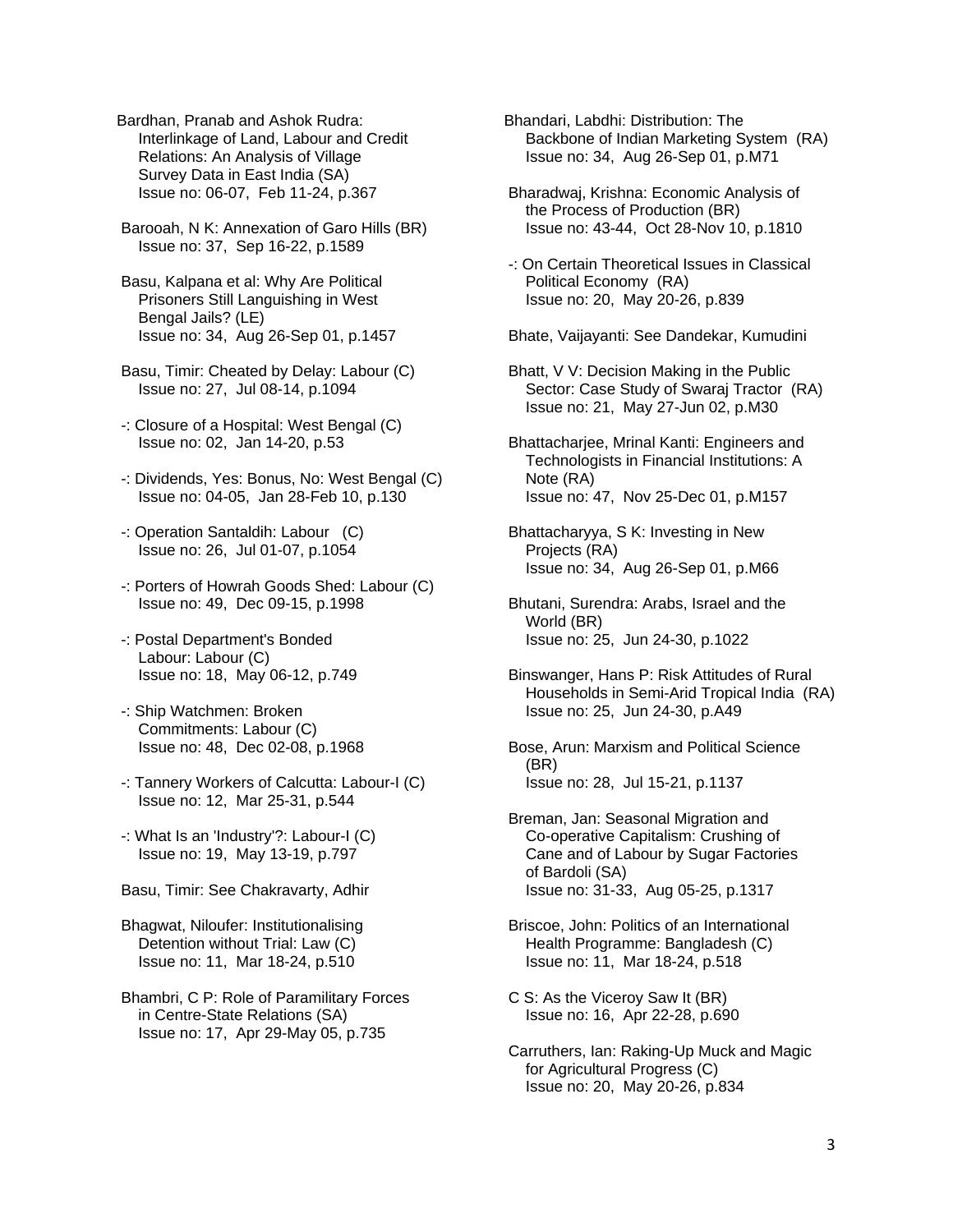Caspersz, Paul: The Bikku in Politics (BR) Issue no: 19, May 13-19, p.804

- Cavanagh, John: See Clairmonte, Frederick F
- Chadha, G K: Farm Size and Productivity Revisited: Some Notes from Recent Experience of Punjab (RA) Issue no: 39, Sep 30-Oct 06, p.A87
- -: Green Revolution across the Border (BR) Issue no: 47, Nov 25-Dec 01, p.1933
- Chakrabarti, Santi K: Recent Price Fluctuations in India: An Explanatory Note (SA) Issue no: 16, Apr 22-28, p.702
- Chakravarty, Adhir and Timir Basu: Operation Santaldih (LE) Issue no: 40, Oct 07-13, p.1685
- Chandra, Bipan: Devaluation: Of What and By Whom? (SA) Issue no: 18, May 06-12, p.776
- Chandra, N K: Surface View (BR) Issue no: 17, Apr 29-May 05, p.729
- Chandrasekhar, C P and Mridul Eapen: Multi-Fibre Policy for Implications of Cotton Textile Industry (SA) Issue no: 39, Sep 30-Oct 06, p.1669
- Chandrasekhar, S: The SCATT Report (BR) Issue no: 08, Feb 25-Mar 03, p.M2
- Charvaka: No Check on Managements: Corporate Sector (C) Issue no: 01, Jan 07-13, p.08
- -: On the Wrong Tracks: Industry (C) Issue no: 14, Apr 08-14, p.601
- -: Paper Laws: Corporate Sector (C) Issue no: 15, Apr 15-21, p.641
- -: Structural Change: For the Worse: The Economy (C) Issue no: 13, Apr 01-07, p.569
- Chatterjee, Partha: In Birbhum after the Floods: West Bengal (C) Issue no: 49, Dec 09-15, p.2001
- Chaudhuri, Kalyan: Allowance for Unemployment: West Bengal-II (C) Issue no: 28, Jul 15-21, p.1130
- -: Panchayat Elections: West Bengal (C) Issue no: 22, Jun 03-09, p.899
- -: Starting from Panchayats: West Bengal-II (C) Issue no: 25, Jun 24-30, p.1016
- -: Victims of Their Leaders' Making: West Bengal (C) Issue no: 27, Jul 08-14, p.1098
- Chaudhuri, Sudeep and Niloy Mukhopadhyay: Of Stagnation and Collaboration: Industry (C) Issue no: 03, Jan 21-27, p.93
- Chhabra, Hari Sharan: Amidst the Encircling Boom: Kenya (C) Issue no: 15, Apr 15-21, p.649
- -: Namibian Independence and Walvis Bay: Southern Africa (C) Issue no: 35, Sep 02-08, p.1502
- -: Urgency of Oil Embargo: Southern Africa (C) Issue no: 27, Jul 08-14, p.1101
- -: Warring Neighbours: East Africa (C) Issue no: 45, Nov 11-17, p.1846
- Chitale, M P: Rationalisation of Personal Income Taxation (SA) Issue no: 04-05, Jan 28-Feb 10, p.153
- Chossudovsky, Michel: Capital Accumulation in Chile and Latin America (SA) Issue no: 23, Jun 10-16, p.955
- Clairmonte, Frederick F and John Cavanagh: Anatomy of Multi-Commodity Trading Conglomerates: A Case Study (SA) Issue no: 50, Dec 16-22, p.2044
- Clairmonte, Frederick F: How Multinational Operate: Story of United Fruit (BR) Issue no: 04-05, Jan 28-Feb 10, p.141
- D R C: Macro-Economic Balance of Draft Plan (SA) Issue no: 31-33, Aug 05-25, p.1248
- D'Souza, J B: Searching for an Urban Policy (P) Issue no: 48, Dec 02-08, p.1976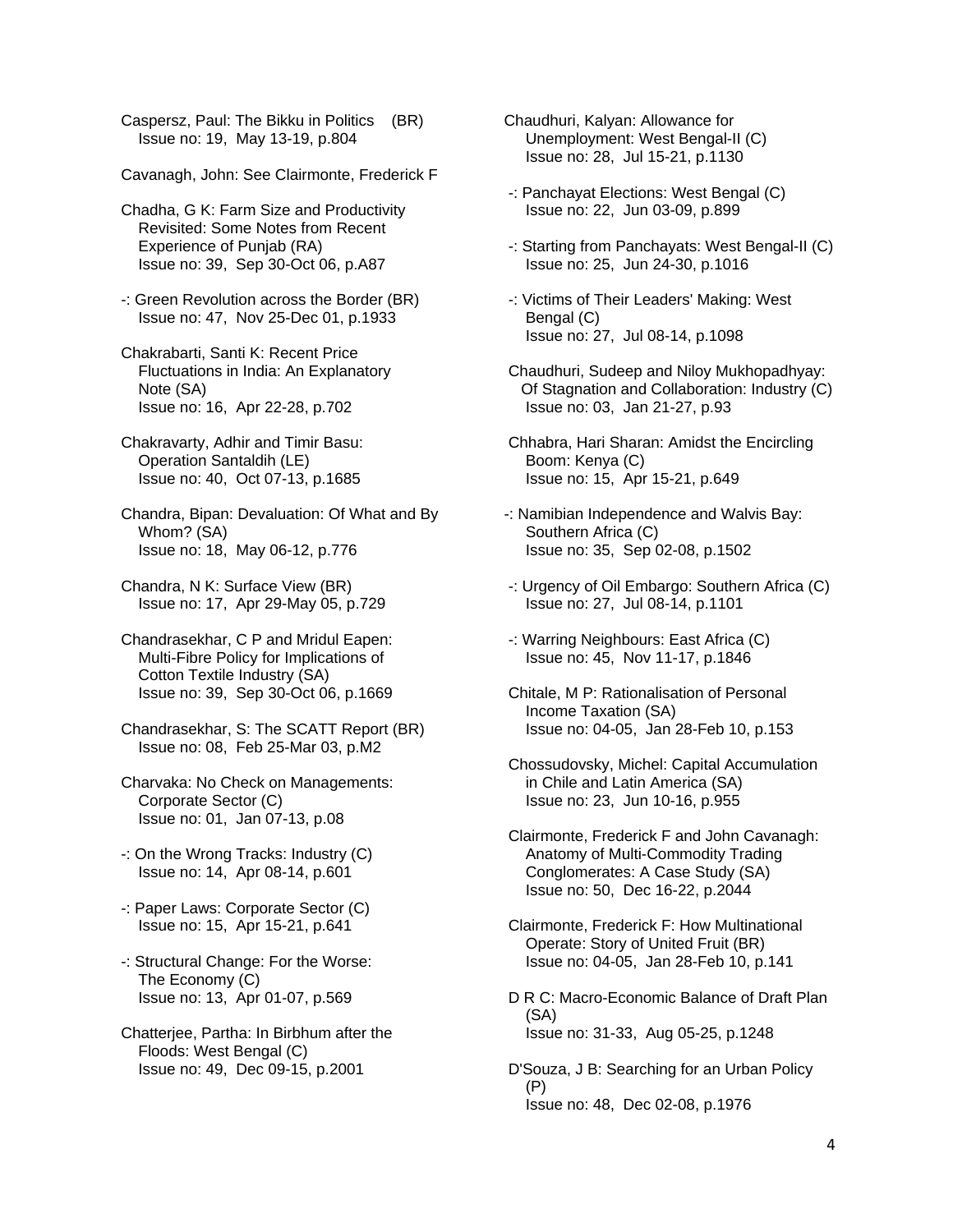Dandekar, Kumudini and Vaijayanti Bhate: Maharashtra's Rural Health Services Scheme: An Evaluation (SA) Issue no: 50, Dec 16-22, p.2047

 Dantwala, M L: Future of Institutional Reform and Technological Change in Indian Agricultural Development (SA) Issue no: 31-33, Aug 05-25, p.1299

 -: Regional Rural Banks: A Clarification (SA) Issue no: 42, Oct 21-27, p.1776

 -: Some Neglected Issues in Employment Planning (SA) Issue no: 06-07, Feb 11-24, p.291

 Das, Purnendu Sekhar: Growth and Instability in Crop Output in Eastern India (SA) Issue no: 41, Oct 14-20, p.1741

 Das, Subir Kumar: Economies of Scale and Implications for Policy: A Study of Electrical Ceiling Fan Industry (RA) Issue no: 21, May 27-Jun 02, p.M57

 Das, Veena: European Research on India (BR) Issue no: 18, May 06-12, p.757

 Dasgupta, Biplab: The Environment Debate: Some Issues and Trends (SA) Issue no: 06-07, Feb 11-24, p.385

 Datar, B N: ILO, India and Social Justice (BR) Issue no: 25, Jun 24-30, p.1023

 Datta, Bhabatosh: Regional Rural Banks (OP) Issue no: 36, Sep 09-15, p.1553

 -: Small Is Big: A Critique of the Industrial Policy Statement (SA) Issue no: 03, Jan 21-27, p.113

 -: This Is Wrong, but What Is Right? (BR) Issue no: 15, Apr 15-21, p.651

 -: Towards a Need-Based Polity (BR) Issue no: 30, Jul 29-Aug 04, p.1218

 Datta, Lily: Effect of Wages Subsidy on Prices, Production and Income Distribution (SA) Issue no: 01, Jan 07-13, p.21

De, Nitish R: Training for Public Enterprise Managers: Relevance of Organisation Development (RA) Issue no: 47, Nov 25-Dec 01, p.M115

 Desai, M B: Costs of Operations in Agricultural Financing by Formal Agencies (RA) Issue no: 25, Jun 24-30, p.A70

 Desai, Sapur F: Parsis in Sweeping Compass (BR) Issue no: 37, Sep 16-22, p.1590

 Dhar, Hiranmay and Kayan Mukherjee: Growing Peasant Revolt: Bihar (C) Issue no: 02, Jan 14-20, p.52

 Dholakia, Bakul H: Relative Performance of Public and Private Manufacturing Enterprises in India: Total Factor Productivity Approach (RA) Issue no: 08, Feb 25-Mar 03, p.M4

 Diwan, Romesh: Energy Choices: At Crossroads (BR) Issue no: 35, Sep 02-08, p.1504

 -: How Appropriate Is Inappropriate? (BR) Issue no: 29, Jul 22-28, p.1181

 Drieberg, Trevor: Injustice to the Many (BR) Issue no: 50, Dec 16-22, p.2041

 Eapen, Mridul: Gloss on the Textiles Industry (BR) Issue no: 02, Jan 14-20, p.60

Eapen, Mridul: See Chandrasekhar, C P

 Engineer, Ali Asghar: What Have the Muslim Leaders Done?: Muslims (C) Issue no: 24, Jun 17-23, p.985

 Essack, Karrim: Auxiliaries in Service of Imperialism: Africa (C) Issue no: 12, Mar 25-31, p.547

 -: Kenya under Kenyatta: Kenya-I (C) Issue no: 41, Oct 14-20, p.1729

 -: No Exit for Ian Smith: Southern Africa (C) Issue no: 28, Jul 15-21, p.1132

 -: Voting with Their Feet: South Africa (C) Issue no: 09, Mar 04-10, p.451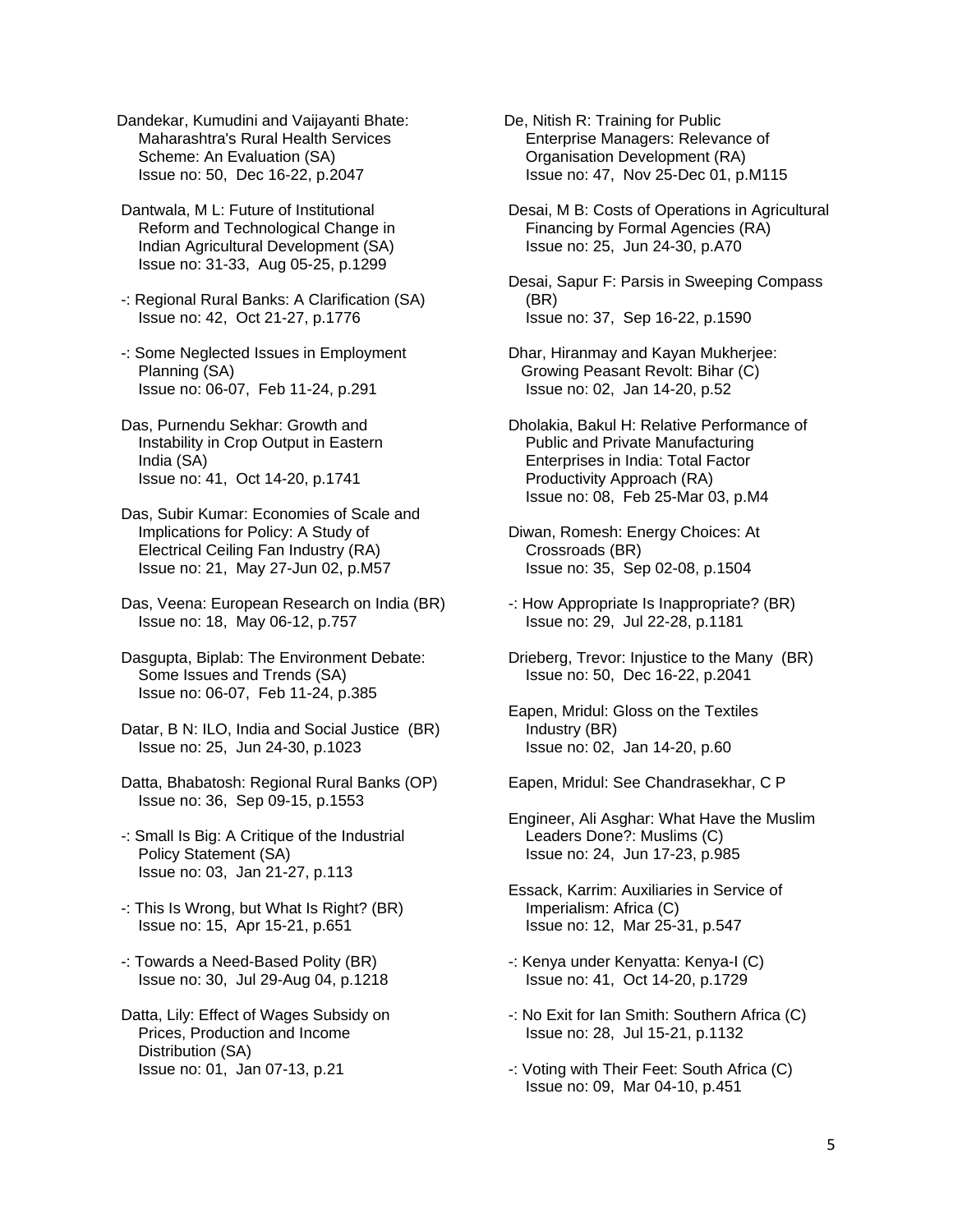- G P D: Clouds in the Chinese Sky: International Affairs (F) Issue no: 35, Sep 02-08, p.1503
- -: Ready to Believe: International Affairs (C) Issue no: 23, Jun 10-16, p.945
- -: The Territorial Imperative: International Affairs (C) Issue no: 03, Jan 21-27, p.98
- Galanter, Marc: Who Are the Other Backward Classes?: An Introduction to a Constitutional Puzzle (SA) Issue no: 43-44, Oct 28-Nov 10, p.1812
- George, K K: See Gulati, I S

 George, Susan: Nestle Alimentana SA: The Limits to Public Relations (SA) Issue no: 37, Sep 16-22, p.1591

 Ghosh, A: The Quest for Indian Intellectuals (P) Issue no: 38, Sep 23-29, p.1621

 Ghosh, S K: Israel and the Bomb: West Asia  $(C)$ Issue no: 09, Mar 04-10, p.449

 Gohain, Hiren: Review: Politics of a Plantation Economy (BR) Issue no: 13, Apr 01-07, p.579

 Gomes, Janina: Short-Sighted Protectionism: Textiles (C) Issue no: 18, May 06-12, p.753

- Goodstadt, Leo: Stakes in the Conflict with China: Vietnam (C) Issue no: 30, Jul 29-Aug 04, p.1213
- Guha, Amalendu: New Imperialism Re-Examined: Britain in the Scramble for Southeast Asia (BR) Issue no: 45, Nov 11-17, p.1847
- -: Politics of the Gandhi Era (BR) Issue no: 34, Aug 26-Sep 01, p.1471
- Guha, Seema: Despondency and Madness: Assam (c) Issue no: 46, Nov 18-24, p.1881
- -: Emergency through Western Eyes (BR) Issue no: 28, Jul 15-21, p.1140

Gulati, I S: Indirect tax Reform (F) Issue no: 06-07, Feb 11-24, p.181

- -: The Union Budget (SA) Issue no: 10, Mar 11-17, p.493
- Gulati, I S and K K George: Inter-State Redistribution through Budgetary Transfers (SA) Issue no: 11, Mar 18-24, p.523
- -: Inter-State Redstribution through Institutional Finance (SA) Issue no: 31-33, Aug 05-25, p.1391
- Gulati, Leela: Profile of a Female Agricultural Labourer (RA) Issue no: 12, Mar 25-31, p.A27
- Gupta, Anand P: Do We Have a Janata Finance Minister? (SA) Issue no: 13, Apr 01-07, p.585
- -: On Recasting the Fiscal Structure (SA) Issue no: 04-05, Jan 28-Feb 10, p.161

Gupta, D P: See Shangari, K K

- Gupta, Dipankar: Analytical Problems in Critical Sociology: Lessons of Gujarat and Bihar (RA) Issue no: 01, Jan 07-13, p.15
- Gupta, K: Sino-Indian Agreement on Tibetan Trade and Intercourse: Its Origin and Significance (SA) Issue no: 16, Apr 22-28, p.696
- Gupta, L C: Financial Assets, Institutions and Markets (BR) Issue no: 19, May 13-19, p.805
- Gupta, Sisir: Bureaucrats and Politicians (BR) Issue no: 17, Apr 29-May 05, p.728
- -: Rise and Fall of Khrushchev (BR) Issue no: 23, Jun 10-16, p.952
- Hansavivek: India Carbon: Multiple Problems Issue no: 02, Jan 14-20, p.39
- Harshe, Rajen: Prospects of Liberation: Western Sahara (C) Issue no: 37, Sep 16-22, p.1587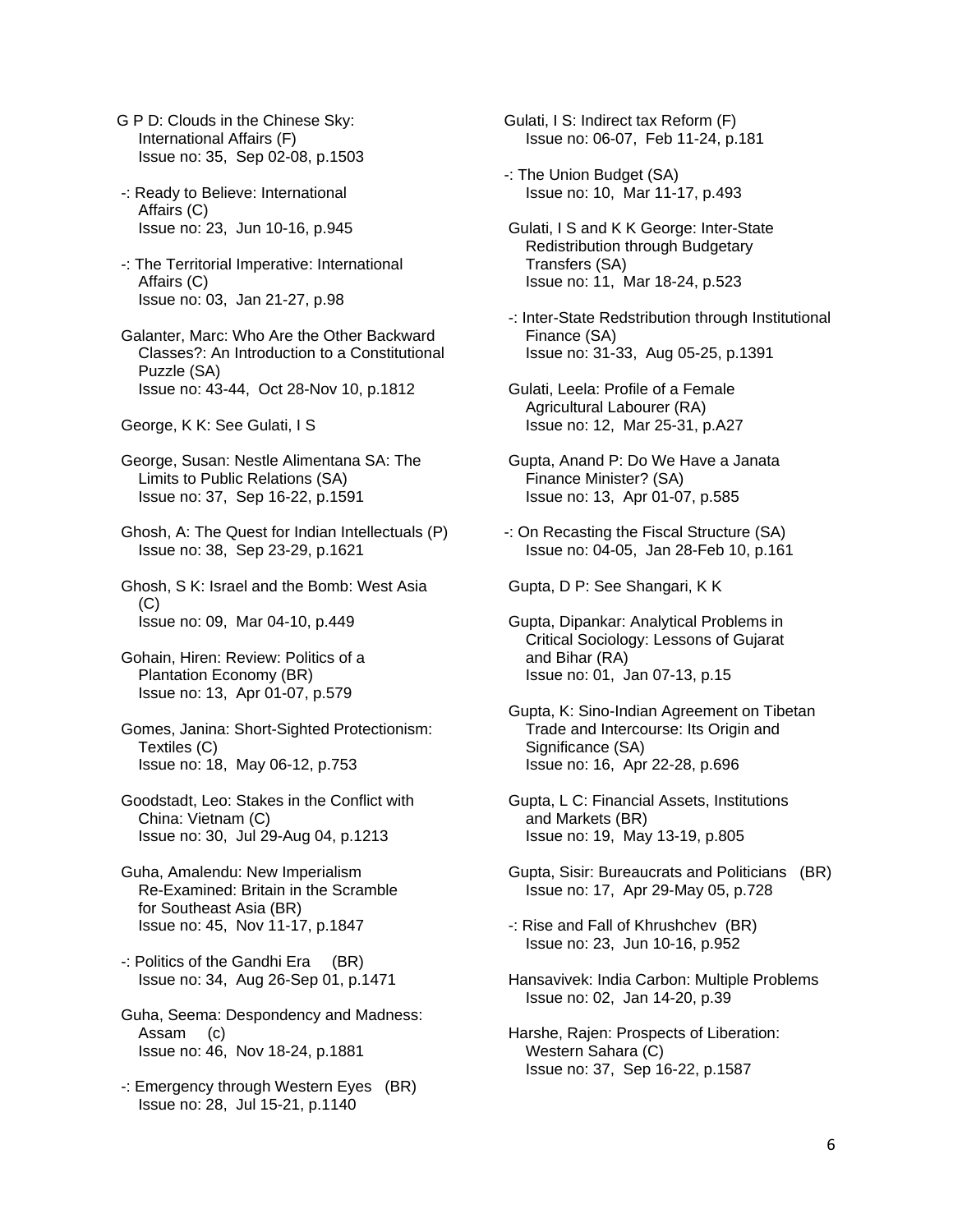Hart, Henry C: Anarchy, Paternalism, or Collective Responsibility under the Canals? (RA) Issue no: 51-52, Dec 23-Jan 05, p.A125

 Jalan, Bimal: Production in Tiny, Small and Large Scale Sectors: A Note (SA) Issue no: 20, May 20-26, p.852

 Jaura, Ramesh: Aid Offensive: West Germany (Ed) Issue no: 22, Jun 03-09, p.893

- -: Illusions of Stability and Growth: Bonn Summit (C) Issue no: 30, Jul 29-Aug 04, p.1211
- -: The Malaysian Way: Foreign Investment (C) Issue no: 24, Jun 17-23, p.987
- -: Relations with Egypt: West Germany (Ed) Issue no: 02, Jan 14-20, p.37
- -: Stimulating World Economy: Bonn Summit  $(C)$ Issue no: 27, Jul 08-14, p.1102
- -: Trade Unions Serve Notice: West Germany (C) Issue no: 40, Oct 07-13, p.1698
- -: Voices of Dissent: East Germany (C) Issue no: 10, Mar 11-17, p.485
- Jeffery, Roger: Allopathic Medicine in India: A Case of Deprofessionalisation? (SA) Issue no: 03, Jan 21-27, p.101

 Jhaveri, N J: Seventh Finance Commission's Recommendations: An Evaluation (SA) Issue no: 51-52, Dec 23-Jan 05, p.2091

 Jodha, N S: Effectiveness of Farmers' Adjustments to Risk (RA) Issue no: 25, Jun 24-30, p.A38

 Jose, A V: Real Wages, Employment, and Income of Agricultural Labourers (RA) Issue no: 12, Mar 25-31, p.A16

 Joseph, Sarah: Political Science, Liberal and Marxist (BR) Issue no: 49, Dec 09-15, p.2009

 Josh, Bhagwan Singh: New Dimensions in Sikh Politics: Punjab (C) Issue no: 40, Oct 07-13, p.1697

- Joshi, P C: Agrarian Structure and Employment: Some Aspects of Historical Experience (SA) Issue no: 06-07, Feb 11-24, p.315
- -: Land Reforms Implementation and Role of Administrator (RA) Issue no: 39, Sep 30-Oct 06, p.A78
- Kandviker, Ajit P: Economics and Politics of Grass: Maharashtra (C) Issue no: 47, Nov 25-Dec 01, p.1927
- Kannan, K P: Science for the People: Kerala  $(C)$ Issue no: 40, Oct 07-13, p.1691
- Kapur, Geeta: Art and Internationalism (P) Issue no: 19, May 13-19, p.802
- Karnik, Kiran: Project Motivation: Lessons from SITE (RA) Issue no: 08, Feb 25-Mar 03, p.M12
- Kazmi, Nazim A: Utilisation of Groundwater Resources (SA) Issue no: 17, Apr 29-May 05, p.738
- Kelkar, Govind: Learning from Tachai: Excerpts from a China Diary-II (C) Issue no: 49, Dec 09-15, p.2003
- -: Preliminaries in Peking: Excerpts from a China Dairy-I (C) Issue no: 48, Dec 02-08, p.1972
- -: The Roots Extend to Yenan: Excerpts from a China Diary-III (C) Issue no: 50, Dec 16-22, p.2035
- -: Visit to Shanghai Machine Tools Plant: Excerpts from China Diary-IV (C) Issue no: 51-52, Dec 23-Jan 05, p.2071
- Khan, Rasheeduddin: Minority Segments in Indian Polity: Muslim Situation and Plight of Urdu (SA) Issue no: 35, Sep 02-08, p.1509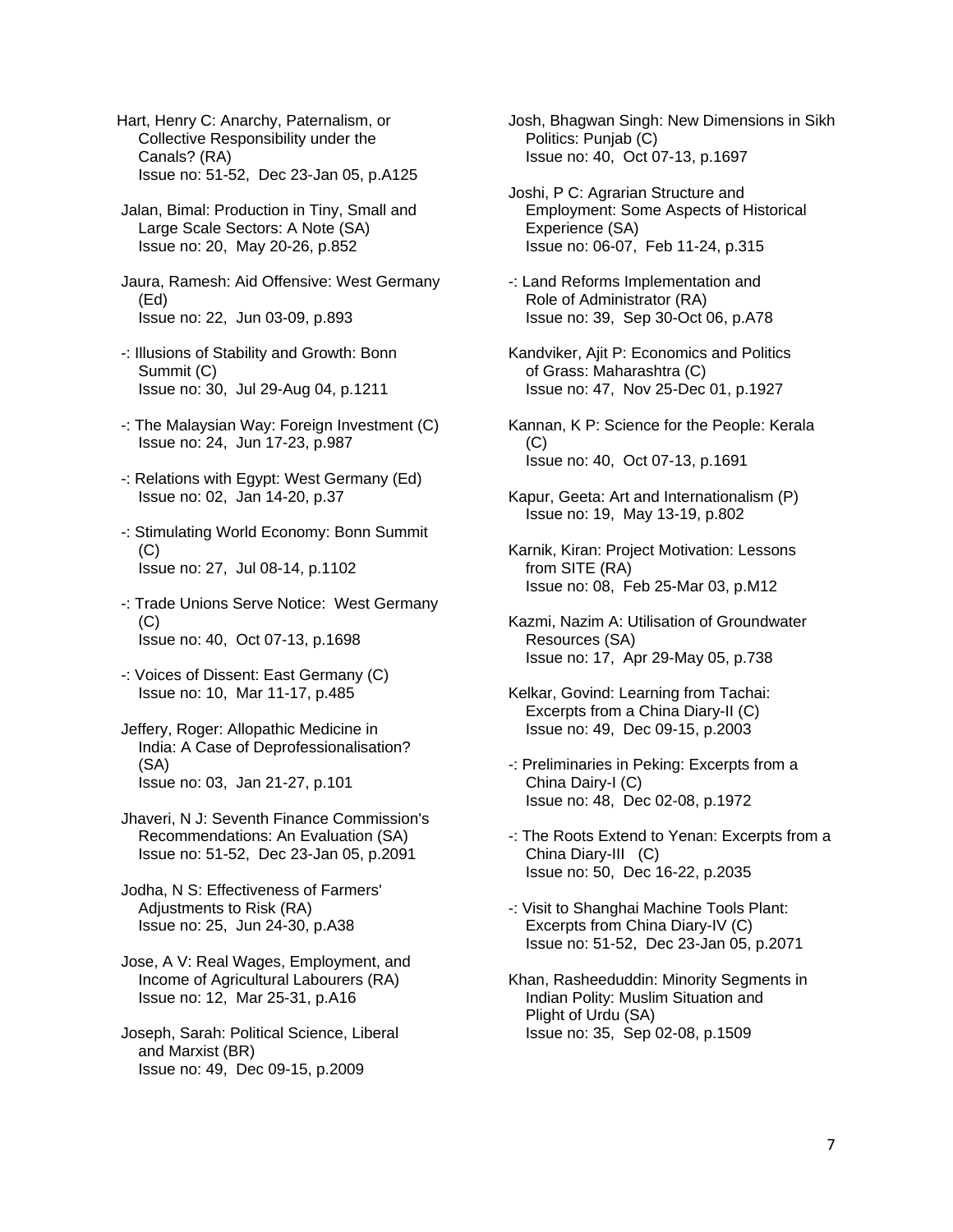- Khanna, Sushil: Capital and Finance in the Industrial Revolution: Lessons for the Third World (SA) Issue no: 46, Nov 18-24, p.1889
- -: Counting Our Blessings (BR) Issue no: 16, Apr 22-28, p.691
- Khassani, Essan al: See O'Faolain, Sean
- Kirpal, Viney: Higher Education for the Scheduled Castes and Scheduled Tribes (SA) Issue no: 04-05, Jan 28-Feb 10, p.165
- Koshy, Ninan: Concentric Circles: West Asia  $(C)$ Issue no: 01, Jan 07-13, p.13
- Krishnamurthy, J: See Sundaram, K
- Krishna, Sridhar: Inflation and Distribution of Income (SA) Issue no: 02, Jan 14-20, p.63
- Kulkarni, S D: Ambedkar as Democrat and Reformer (BR) Issue no: 35, Sep 02-08, p.1508
- Kumar, B L: Declining Trend in Production of Pulses and Factors Affecting It (SA) Issue no: 27, Jul 08-14, p.1112
- Kumar, Sehdev: In Defence of 'Bad' Films: Films (C) Issue no: 08, Feb 25-Mar 03, p.413
- Kumar, Sharat: Panchayat Elections: Bihar (C) Issue no: 30, Jul 29-Aug 04, p.1208
- Kurian, K: Advertising in a Planned Economy (RA) Issue no: 34, Aug 26-Sep 01, p.M87
- Kurien, C T: The New Development Strategy: An Appraisal (SA) Issue no: 31-33, Aug 05-25, p.1257
- -: Small Sector in New Industrial Policy (SA) Issue no: 09, Mar 04-10, p.455
- Kurien, John: Entry of Big Business into Fishing: Its Impact on Fish Economy (SA) Issue no: 36, Sep 09-15, p.1557
- Lakshminarayana, V: How the Land Was Lost: Karnataka (C) Issue no: 02, Jan 14-20, p.51
- Lieten, Georges Kristoffel: Old Stores from Calcutta to Palghat (BR) Issue no: 24, Jun 17-23, p.991
- -: Secret Reports on Communism in British India (RA) Issue no: 39, Sep 30-Oct 06, p.1665
- Louis, Arul B: Of Opportunistic Revisionism (BR) Issue no: 22, Jun 03-09, p.914
- M R: In Search of Judges: Andhra Pradesh (Ed) Issue no: 36, Sep 09-15, p.1532
- -: Quiet Assertion: Bhutan (Ed) Issue no: 37, Sep 16-22, p.1571
- -: RAW Rides Again: Police (Ed) Issue no: 50, Dec 16-22, p.2024
- -: To Peking via Moscow: Foreign Policy (Ed) Issue no: 38, Sep 23-29, p.1612
- Mabry, Hunter P: Criteria for Denying Medical Termination of Pregnancy: A Comment (SA) Issue no: 36, Sep 09-15, p.1565
- Madan, T N : Modernity and Tradition (BR) Issue no: 03, Jan 21-27, p.99
- Madhuri, S: Outlook on Employee Welfare Costs (RA) Issue no: 47, Nov 25-Dec 01, p.M127
- Mahadevan, Raman: Pattern of Enterprise of Immigrant Entrepreneurs: A Study of Chettiars in Malaya,1880-1930 (SA) Issue no: 04-05, Jan 28-Feb 10, p.146
- Mahapatra, Sitakant: Modernisation of Tribal Agriculture: Technological and Cultural Constraints (SA) Issue no: 13, Apr 01-07, p.581
- Maheshwari, Anil Coomar: 'Encounter' Shown to Be Murder: Police (C) Issue no: 34, Aug 26-Sep 01, p.1465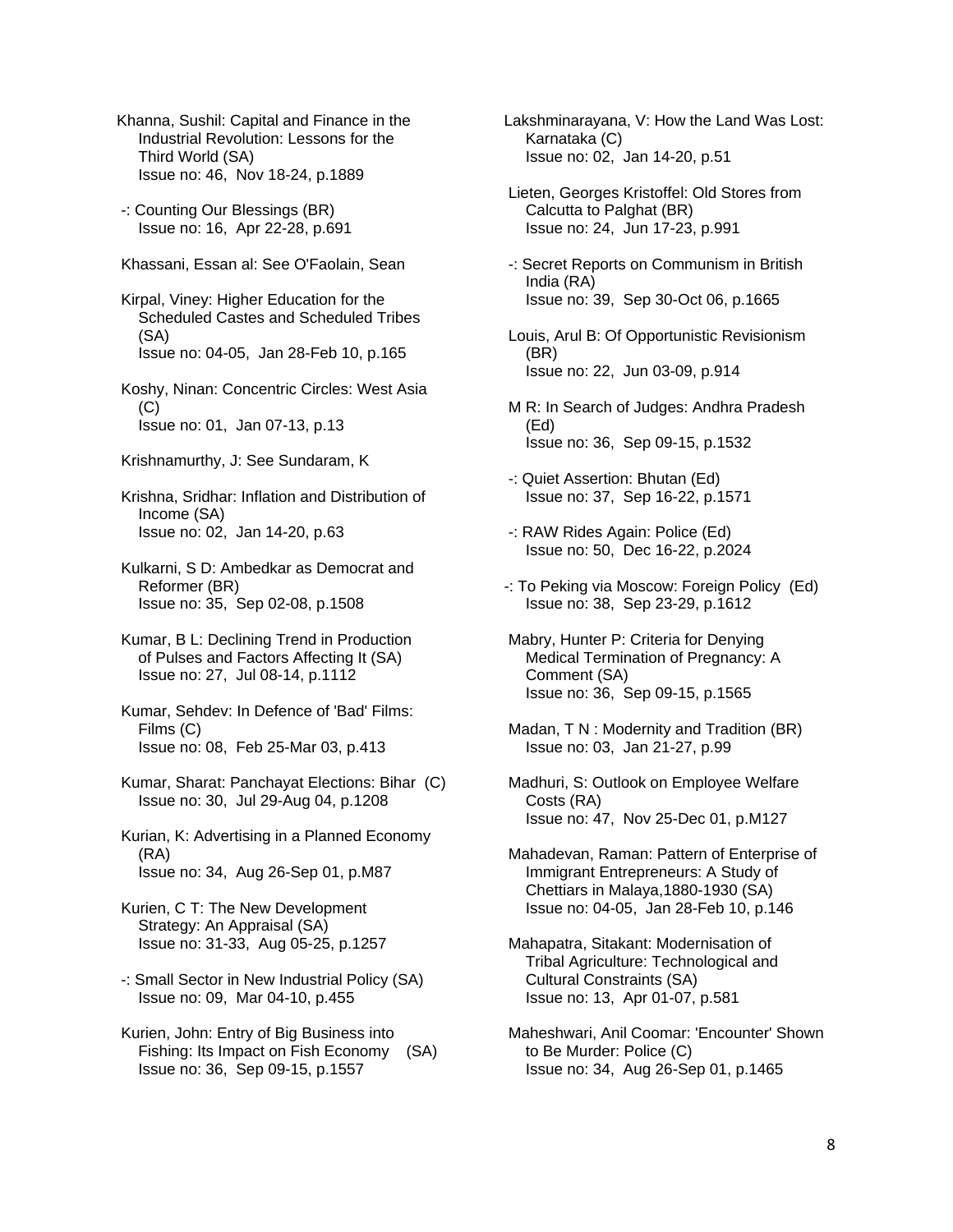Maheshwari, B L: Future of the Corporation (BR) Issue no: 47, Nov 25-Dec 01, p.M109

 Makhijani, Arjun: Structural Retrogression in the Indian Economy: A Comment (SA) Issue no: 45, Nov 11-17, p.1865

Mathai, George: See Vyas, V S

 Mathew, E T and Gopinathan P R Nair: Socio-Economic Characteristics of Emigrants and Emigrants' Households: A Case Study of Two Villages in Kerala (SA) Issue no: 28, Jul 15-21, p.1141

 Mayer, P B: Review: Who Are the Migrants? (BR) Issue no: 15, Apr 15-21, p.652

 Mayya, M R: Do Stock Exchanges Have a Future? (RA) Issue no: 08, Feb 25-Mar 03, p.M19

 Mehrotra, Santosh K: Southern Africa (LE) Issue no: 17, Apr 29-May 05, p.713

 Mencher, Joan P: Agrarian Relations in Two Rice Regions of Kerala (SA) Issue no: 06-07, Feb 11-24, p.349

 -: Why Grow More Food?: An Analysis of Some Contradictions in the 'Green Revolution' in Kerala (RA) Issue no: 51-52, Dec 23-Jan 05, p.A98

 Menon, Mukundan C: Crime and Punishment in Rajan Case: The Police (C) Issue no: 39, Sep 30-Oct 06, p.1658

 Mishra, Brahmanand: Carpet Export Scandal: Nepal (Ed) Issue no: 51-52, Dec 23-Jan 05, p.2056

 -: The Teng Visit: Nepal (C) Issue no: 08, Feb 25-Mar 03, p.415

 Mishra, Satish C: Public Sector as Panacea (BR) Issue no: 18, May 06-12, p.758

 Misra, Tilottama: Begin with Certainties and End in Doubts (BR) Issue no: 46, Nov 18-24, p.1887

 Misra, Udayon: The Naga National Question (SA) Issue no: 14, Apr 08-14, p.618

 Mitra, Ashok: Some Self-Help Too? (LE) Issue no: 45, Nov 11-17, p.1833

 Mitra, Prabir: Theory and Practice of Science Policy in India (SA) Issue no: 29, Jul 22-28, p.1187

 Mohan Ram: 'Mini-Emergencies' to Suppress the Poor (C) Issue no: 46, Nov 18-24, p.1880

 -: Abdication by Government: Communist Parties (Ed) Issue no: 01, Jan 07-13, p.03

 -: The Come-Back Trail: Politics (Ed) Issue no: 41, Oct 14-20, p.1714

 -: Contrary Voices: India-China Relations (Ed) Issue no: 43-44, Oct 28-Nov 10, p.1782

- -: The Destabilisation Game: Politics (Ed) Issue no: 20, May 20-26, p.826
- -: Getting Away with Murder: Andhra Pradesh  $(C)$ Issue no: 30, Jul 29-Aug 04, p.1209
- -: JNU under Emergency: Universities (Ed) Issue no: 28, Jul 15-21, p.1124
- -: Karakoram Highway: India-Pakistan-China  $(C)$ Issue no: 26, Jul 01-07, p.1058
- -: Reviving a Controversy: Language (C) Issue no: 25, Jun 24-30, p.1012
- -: Tactics All: Communist Parties (Ed) Issue no: 29, Jul 22-28, p.1158
- -: Unanswered Questions: Indo-US Spying Venture (C) Issue no: 17, Apr 29-May 05, p.720
- -: Uneasy Stalemate: Nuclear Policy (Ed) Issue no: 34, Aug 26-Sep 01, p.1456
- Morkhandikar, R S: The Background: Marathwada Riots (C) Issue no: 34, Aug 26-Sep 01, p.1461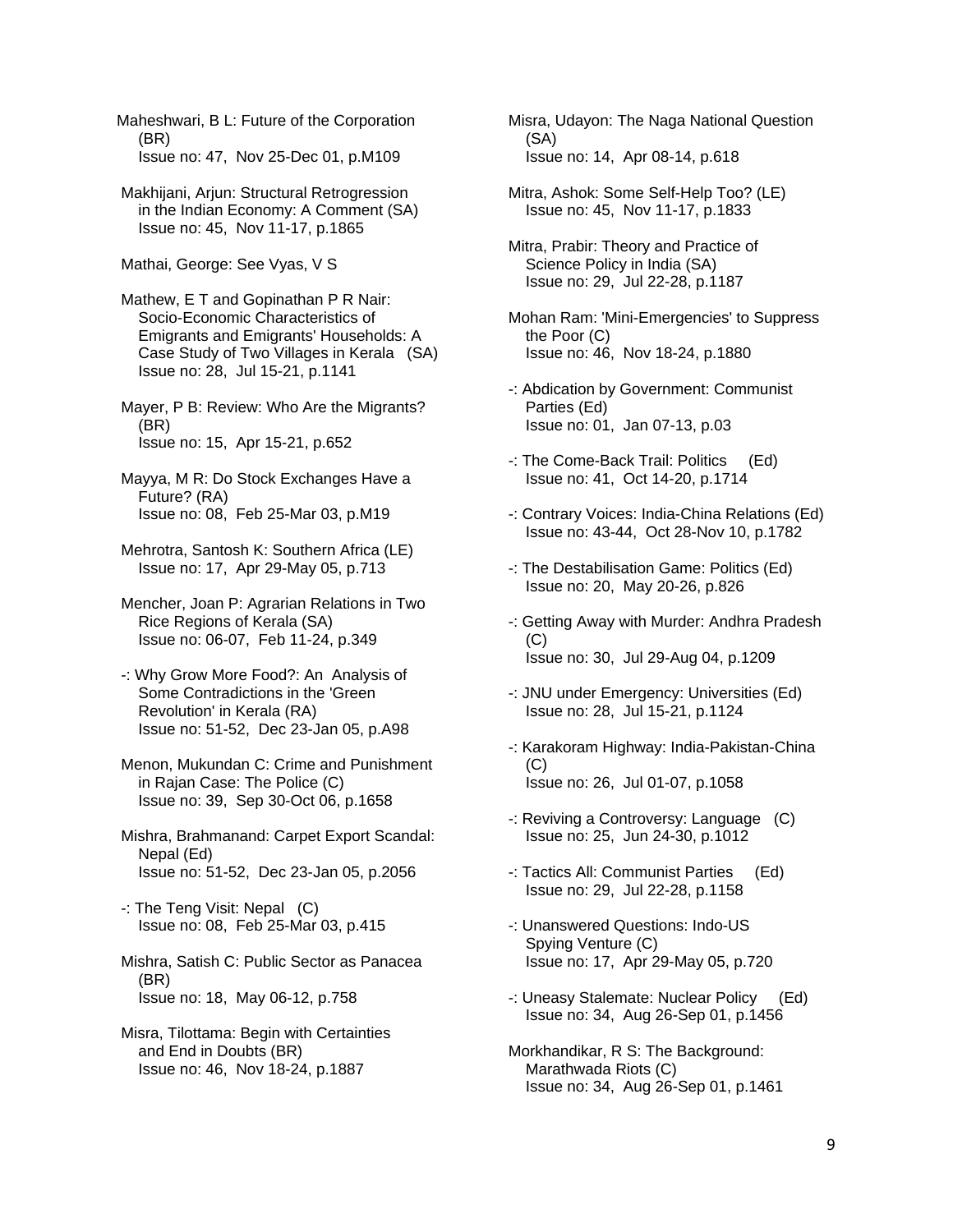Mukherjee, A: Indian Capitalist Class and Congress on National Planning and Public Sector 1930-47 (SA) Issue no: 35, Sep 02-08, p.1516

Mukherjee, Kayan: See Dhar, Hiranmay:

 Mukhia, Harbans: Left Academicians and Writing of Indian History (LE) Issue no: 37, Sep 16-22, p.1575

 Mukhopadhyay, Asim: The Economy: Millstone of Foreign Aid: Bangladesh (C) Issue no: 43-44, Oct 28-Nov 10, p.1797

- -: Farcical Election: Bangladesh (C) Issue no: 22, Jun 03-09, p.904
- -: Instability Continues: Bangladesh (C) Issue no: 18, May 06-12, p.755
- -: Preparing for Parliamentary Polls: Bangladesh (C) Issue no: 34, Aug 26-Sep 01, p.1469
- Mukhopadhyay, Niloy: See Chaudhuri, Sudeep

 Mukhoty, Gobinda: Face-Lift for Police (BR) Issue no: 42, Oct 21-27, p.1770

Murthy, C S: See Reddy, V N

 N M J: Murder in Dacca: Ziaur Rahman's Second Round (SA) Issue no: 12, Mar 25-31, p.551

- Nadkarni, M V: 'Overpopulation' and the Rural Poor: A Rejoinder (SA) Issue no: 27, Jul 08-14, p.1115
- -: Fresh Look at Underemployment (BR) Issue no: 11, Mar 18-24, p.521
- Nair, Gopinathan P R: See Mathew, E T
- Nair, Ramachandran K: Trouble at Thumba: Labour-II (C) Issue no: 19, May 13-19, p.798
- Nalapat, M D: Irrigation Muddle: Kerala (C) Issue no: 20, May 20-26, p.836
- Namboodiri, P K S: 'Threat' from the Third World: NATO (C) Issue no: 08, Feb 25-Mar 03, p.417
- Narayan, Hemendra: Murder by Police: Bihar  $(C)$ Issue no: 45, Nov 11-17, p.1845
- -: Murder of Scrap-Pickers: Jamshedpur (C) Issue no: 36, Sep 09-15, p.1541
- -: The Pupri Killings: Bihar (C) Issue no: 37, Sep 16-22, p.1580
- Narayana, G: Social Background of Scheduled Caste Lok Sabha Members, 1962-71 (SA) Issue no: 37, Sep 16-22, p.1603
- Narayanswamy, Ramnath: Industrial Repression at Faridabad: Labour-II (C) Issue no: 08, Feb 25-Mar 03, p.411
- Navelkar, V R and M D Banker: Marketing of Pharmaceuticals in Rural India (RA) Issue no: 34, Aug 26-Sep 01, p.M95
- Nayyar, Deepak: Industrial Development in India: Some Reflections on Growth and Stagnation (SA) Issue no: 31-33, Aug 05-25, p.1265
- Nireekshak: Another Press Commission (F) Issue no: 21, May 27-Jun 02, p.871
- -: Editors and Their Makers (F) Issue no: 37, Sep 16-22, p.1588
- -: Resurrecting the Press Council (F) Issue no: 02, Jan 14-20, p.46
- -: Wages of Cowardice (F) Issue no: 04-05, Jan 28-Feb 10, p.122
- O'Faolain, Sean and Essan al Khassani: Making the 'White Revolution' Red: Iran (C) Issue no: 19, May 13-19, p.800
- Omvedt, Gail: Worsening Position of Adivasis (BR) Issue no: 41, Oct 14-20, p.1737
- -: Worsening Position of Adivasis (BR) Issue no: 41, Oct 14-20, p.1737

Oza, Nikhil M: See Srivastava, U K

 Pandit, M L: Some Less Known Factors behind Recent Industrial Change in Punjab and Haryana (SA) Issue no: 47, Nov 25-Dec 01, p.1935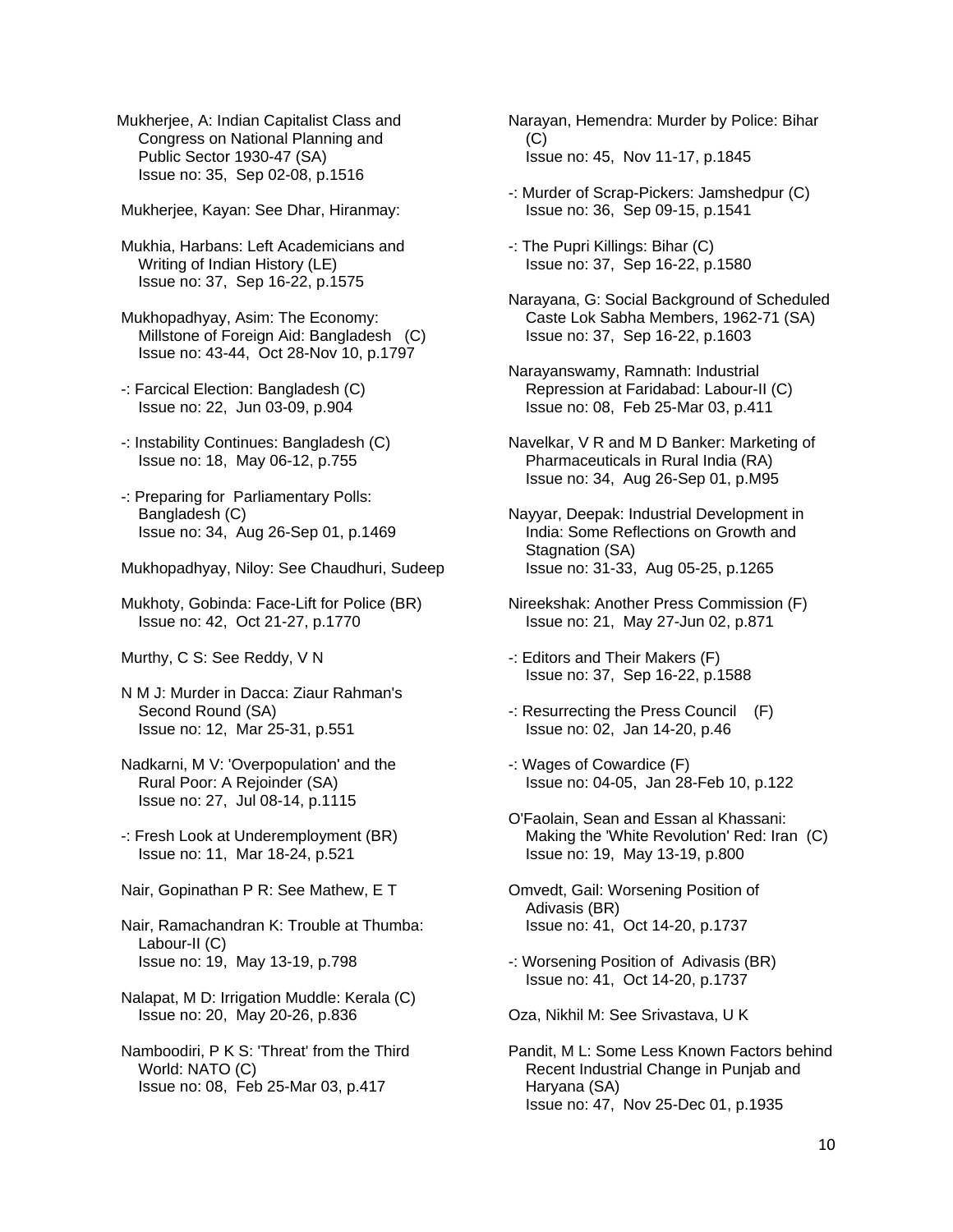Pandya, Abha: Gandhi and Agrarian Classes (SA) Issue no: 26, Jul 01-07, p.1077

 Paniker, P G K: Employment, Income and Food Intake among Selected Agricultural Labour Households (SA) Issue no: 31-33, Aug 05-25, p.1361

 Panikkar, K N: Agrarian Legislation and Social Classes: A Case Study of Malabar (SA) Issue no: 21, May 27-Jun 02, p.880

 Papola, T S: Facts and Fictions on Incomes Policy (BR) Issue no: 38, Sep 23-29, p.1625

 Paranjee, H K: The Giants and the Giant-Killer (P) Issue no: 41, Oct 14-20, p.1733

 Parikh, Kirit S: HYV Fertilisers: Synergy or Substitution: Implications for Policy and Prospects for Agricultural Development (RA) Issue no: 12, Mar 25-31, p.A2

 Patankar, Vasant N: Marketing Research in Indian Industry (RA) Issue no: 34, Aug 26-Sep 01, p.M81

 Patel, Jashbhai: Introduction to Ecology (BR) Issue no: 26, Jul 01-07, p.1060

 -: Irrelevance on Solar Energy (BR) Issue no: 51-52, Dec 23-Jan 05, p.2076

 Patranabis, Tushar Ranjan: Budget Session: Wrangles Ahead: Sikkim (C) Issue no: 02, Jan 14-20, p.49

 Paul, Samuel: Economics of Public Services (BR) Issue no: 26, Jul 01-07, p.1059

 Pendse, Sandip: Maharashtra Government Employees' Strike: Labour-II (C) Issue no: 09, Mar 04-10, p.445

 Pillai, Mohanan P: Foreign Collaboration in Public Sector (RA) Issue no: 21, May 27-Jun 02, p.M48

Pillai, Mohanan P: See Subrahmanian, K K

 Pitre, Vidya: Illegal Transactions in Trade and Payments: A Comment (SA) Issue no: 28, Jul 15-21, p.1154

 Prakash, B A: Impact of Foreign Remittances: A Case Study of Chavakkad Village in Kerala (SA) Issue no: 27, Jul 08-14, p.1107

 Prasad, P S N: The Police and Rameeza Bee: Muktadar Commission's Findings: Andhra Pradesh (C) Issue no: 35, Sep 02-08, p.1497

 Pupil, Master: Master's Work (BR) Issue no: 24, Jun 17-23, p.992

 Puri, Balraj: August 1953: An Opinion Survey: Jammu and Kashmir (C) Issue no: 27, Jul 08-14, p.1095

 -: Autonomy and Participation: Dimensions of Indian Muslim Identity (SA) Issue no: 40, Oct 07-13, p.1706

 -: Political Stalemate?: Jammu and Kashmir (C) Issue no: 47, Nov 25-Dec 01, p.1925

 Radhakrsihna, R and Atul Sarma: Planning for Employment: A Critique of Sixth Draft Plan (SA) Issue no: 31-33, Aug 05-25, p.1285

 Rahman, A: Politics of Hunger (BR) Issue no: 12, Mar 25-31, p.549

 Raman, Vasanthi: Left Academicians and Writing of Indian History (LE) Issue no: 23, Jun 10-16, p.933

 Rangarajan, C and Satia J K: On the Goals and Mechanics of Replanning (SA) Issue no: 06-07, Feb 11-24, p.277

 Rangarajan, C: Private Corporate Investment in 1978: A Forecast (SA) Issue no: 10, Mar 11-17, p.496

 Rangasami, Amritha: Mizoram: Tragedy of Our Own Making (SA) Issue no: 15, Apr 15-21, p.653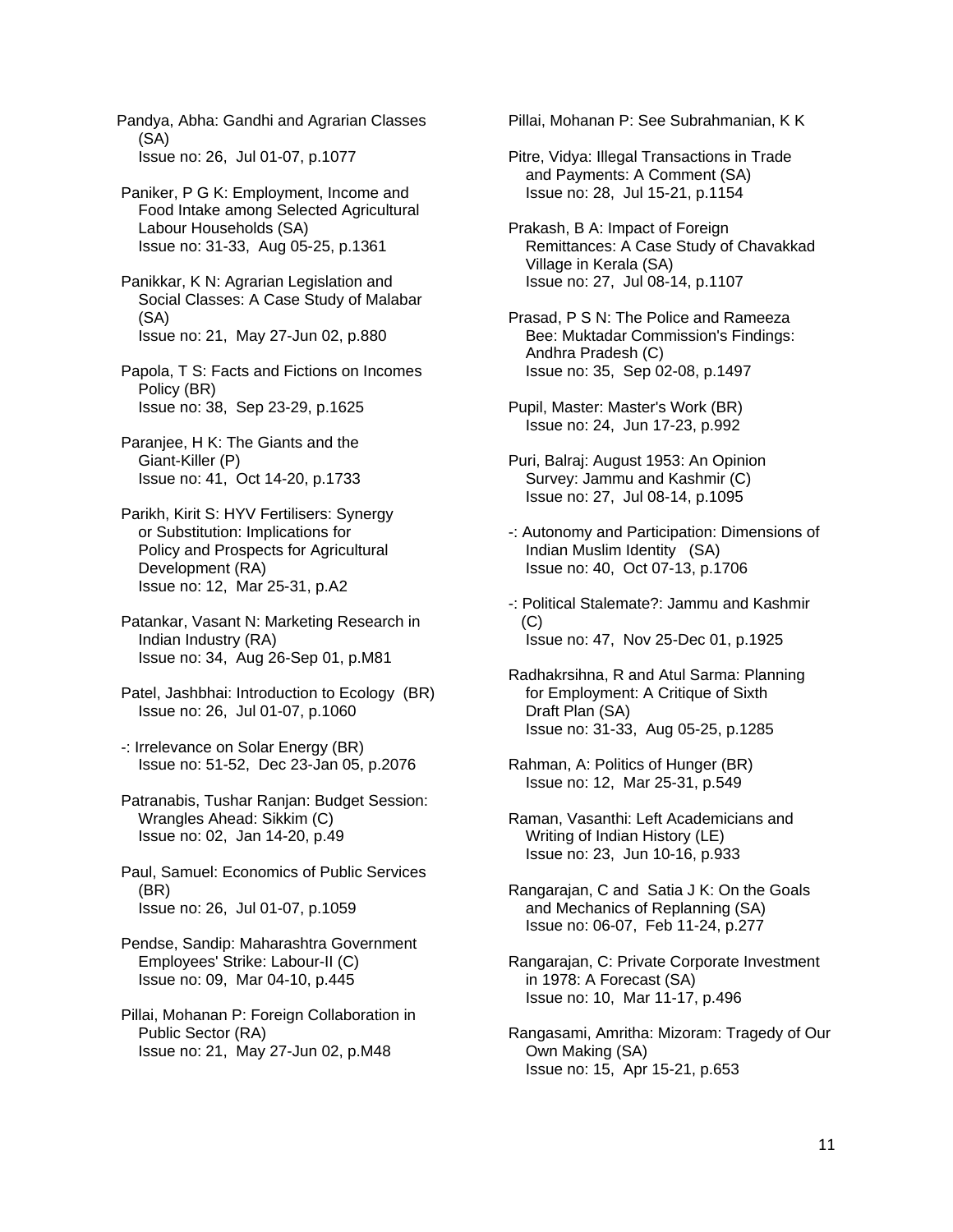- Rao, B Radhakrishna: Catching Up with Science Fiction: War (C) Issue no: 10, Mar 11-17, p.486
- -: Operation ORTAG: Africa (C) Issue no: 03, Jan 21-27, p.96
- -: Threat of Nuclear Disaster: Satellites (C) Issue no: 15, Apr 15-21, p.648
- Rao, B Rama: The Indian Ocean (BR) Issue no: 49, Dec 09-15, p.2011
- Rao, C V Subba: Vesurgence of Peasant Movement in Telengana (C) Issue no: 46, Nov 18-24, p.1878
- Rao, G V K and R Thamarajakshi: Some Aspects of Growth of Indian Agriculture (RA) Issue no: 51-52, Dec 23-Jan 05, p.A113
- Rao, Hanumantha C P: Urban vs Rural or Rich vs Poor? (RA) Issue no: 40, Oct 07-13, p.1699
- Rao, M S A: Tobacco Development and Labour Migration: Planning for Labour Welfare and Development (SA) Issue no: 29, Jul 22-28, p.1183
- Rao, Rama R: Keeping the Options Open: Nuclear Policy (C) Issue no: 24, Jun 17-23, p.988
- Rao, S K and Amal Sanyal: On Promoting Employment through Labour-Intensity of Technique (SA) Issue no: 06-07, Feb 11-24, p.287
- Rao, S L: Marketing and Public Policy (RA) Issue no: 34, Aug 26-Sep 01, p.M100
- -: Organisational Issues for Managing Products (RA) Issue no: 47, Nov 25-Dec 01, p.M111
- -: Problems of Marketing Management: An Introductory Note (RA) Issue no: 34, Aug 26-Sep 01, p.M68
- Rao, V K R V: B N Ganguli (LE) Issue no: 41, Oct 14-20, p.1716
- -: Many Languages, One Nation: Quest for an All-India Language (SA) Issue no: 25, Jun 24-30, p.1025
- Rao, V M: Accountant's View of Rural Development (BR) Issue no: 46, Nov 18-24, p.1886
- -: Dilemma of Poverty (BR) Issue no: 04-05, Jan 28-Feb 10, p.137
- -: Linking Irrigation with Development: Some Policy Issues (SA) Issue no: 24, Jun 17-23, p.993
- Rashid, Jamil: Power and Privilege in Pakistan (BR) Issue no: 12, Mar 25-31, p.548
- Ray, Debidas: The Small Lessor and the Big Lessee: Evidence from West Bengal (RA) Issue no: 51-52, Dec 23-Jan 05, p.A119
- Reddy, K V Ramana: Dismissal of Public Servants During Emergency (LE) Issue no: 43-44, Oct 28-Nov 10, p.1784
- Reddy, V N: 'Growth Rates' (SA) Issue no: 19, May 13-19, p.806
- Reddy, V N and C S Murthy: Backward Castes and Tenancy: A Village Study (SA) Issue no: 26, Jul 01-07, p.1061
- Retzlaff, Ralph H: Structural Change: An Approach to Poverty in Asian Rural Development (RA) Issue no: 51-52, Dec 23-Jan 05, p.A105
- Roy, Ajit: CPI(M) Too Is for 'Normalcy': West Bengal (C) Issue no: 40, Oct 07-13, p.1696
- -: CPI(M)'s Draft Political Resolution (C) Issue no: 08, Feb 25-Mar 03, p.408
- -: Man-Made Calamity: West Bengal (C) Issue no: 41, Oct 14-20, p.1728
- -: Sidelights on Soviet Union (BR) Issue no: 29, Jul 22-28, p.1179
- Roy, N K: Relative Performance of Public and Private Sectors (LE) Issue no: 11, Mar 18-24, p.504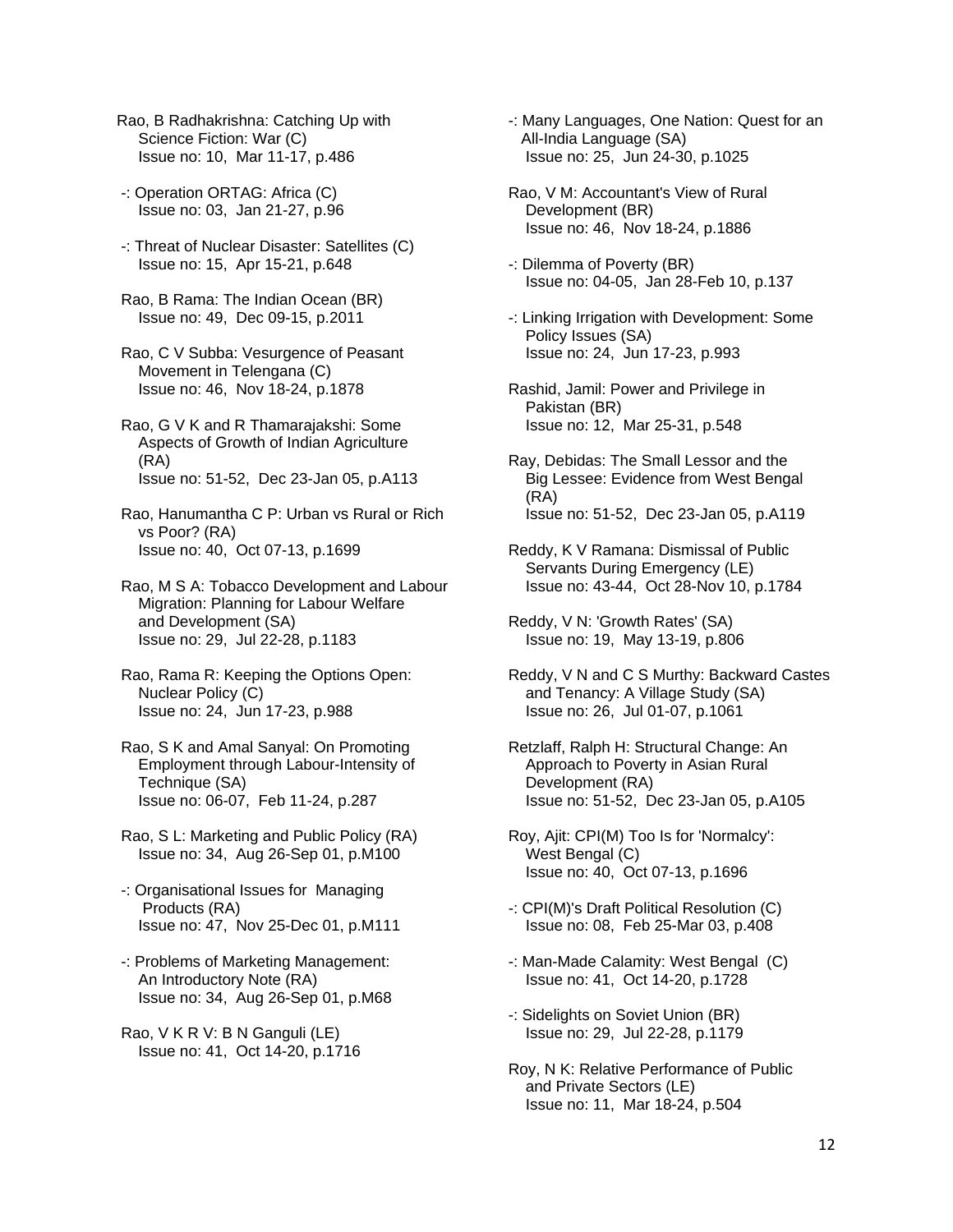- Rudra, Ashok: Class Relations in Indian Agriculture: I (SA) Issue no: 22, Jun 03-09, p.916
- -: Class Relations in Indian Agriculture: II (SA) Issue no: 23, Jun 10-16, p.963
- -: Class Relations in Indian Agriculture: III (SA) Issue no: 24, Jun 17-23, p.998
- Rudra, Ashok: See Bardhan, Pranab
- Sagar, Vidya: Contribution of Individual Technological Factors in Agricultural Growth: A Case Study of Rajasthan (RA) Issue no: 25, Jun 24-30, p.A63
- Saldanha, D: Towards a Radical Social Psychology (BR) Issue no: 16, Apr 22-28, p.692
- Sambrani, Sreekant: Mythology of Area Planning (RA) Issue no: 51-52, Dec 23-Jan 05, p.A135
- Sandesara, J C: Small Industry Production in 1982-83 (SA) Issue no: 17, Apr 29-May 05, p.730
- Sanyal, Amal: See Rao, S K
- Sarkar, Saral: Labouring the Obvious, but Missing the Essence (BR) Issue no: 21, May 27-Jun 02, p.873
- Sarma, Atul: See Radhakrsihna, R
- Sarma, Joy Kanta: Bell-Metal Workers of Assam: Cottage Industry (C) Issue no: 42, Oct 21-27, p.1764
- -: Just One Point: Assam (C) Issue no: 15, Apr 15-21, p.647
- Sathyamurthy, T V: Patterns of Inequality (BR) Issue no: 10, Mar 11-17, p.488
- -: Role of China in International Relations (SA) Issue no: 45, Nov 11-17, p.1851
- -: Role of China in International Relations (SA) Issue no: 46, Nov 18-24, p.1899
- -: Role of China in International Relations (SA) Issue no: 47, Nov 25-Dec 01, p.1941

Satia J K: See Rangarajan, C

- Sau, Ranjit: From Petty Bourgeois Politics to Idi Amin: Final Act of an Intermediate Regime (RA) Issue no: 14, Apr 08-14, p.610
- -: Growth, Employment and Removal of Poverty (SA) Issue no: 31-33, Aug 05-25, p.1279
- -: Wide Canvas, Wild Strokes (BR) Issue no: 48, Dec 02-08, p.1979
- Saxena, A P: Administrative Improvement at Organisation Level: A System Design (RA) Issue no: 08, Feb 25-Mar 03, p.M16
- Secret Reports on Communism in British India: Lieten, Georges Kristoffel (RA) Issue no: 39, Sep 30-Oct 06, p.1665
- Sen, Amartya: David Glass (Ed) Issue no: 40, Oct 07-13, p.1684
- Sen, Sunanda: Major Planks in Export Policy (BA) Issue no: 08, Feb 25-Mar 03, p.419
- Sethi, Harsh: Alternative Development Strategies: A Look at Some Micro Experiments (SA) Issue no: 31-33, Aug 05-25, p.1307
- Shah, A B: Minority Segments in Indian Polity: A Comment (SA) Issue no: 46, Nov 18-24, p.1910
- Shah, C H: Small Farmers: Policy and Problems (SA) Issue no: 42, Oct 21-27, p.1771
- Shaheed, Farida: Indian Muslim Identity (LE) Issue no: 47, Nov 25-Dec 01, p.1917
- Shangari, K K and D P Gupta: Growth of Agricultural Output in Haryana, 1952-53 to 1974-75: A Time Series Analysis (RA) Issue no: 39, Sep 30-Oct 06, p.A84
- Sharma, Baldev R: Union Involvement Revisited (SA) Issue no: 30, Jul 29-Aug 04, p.1233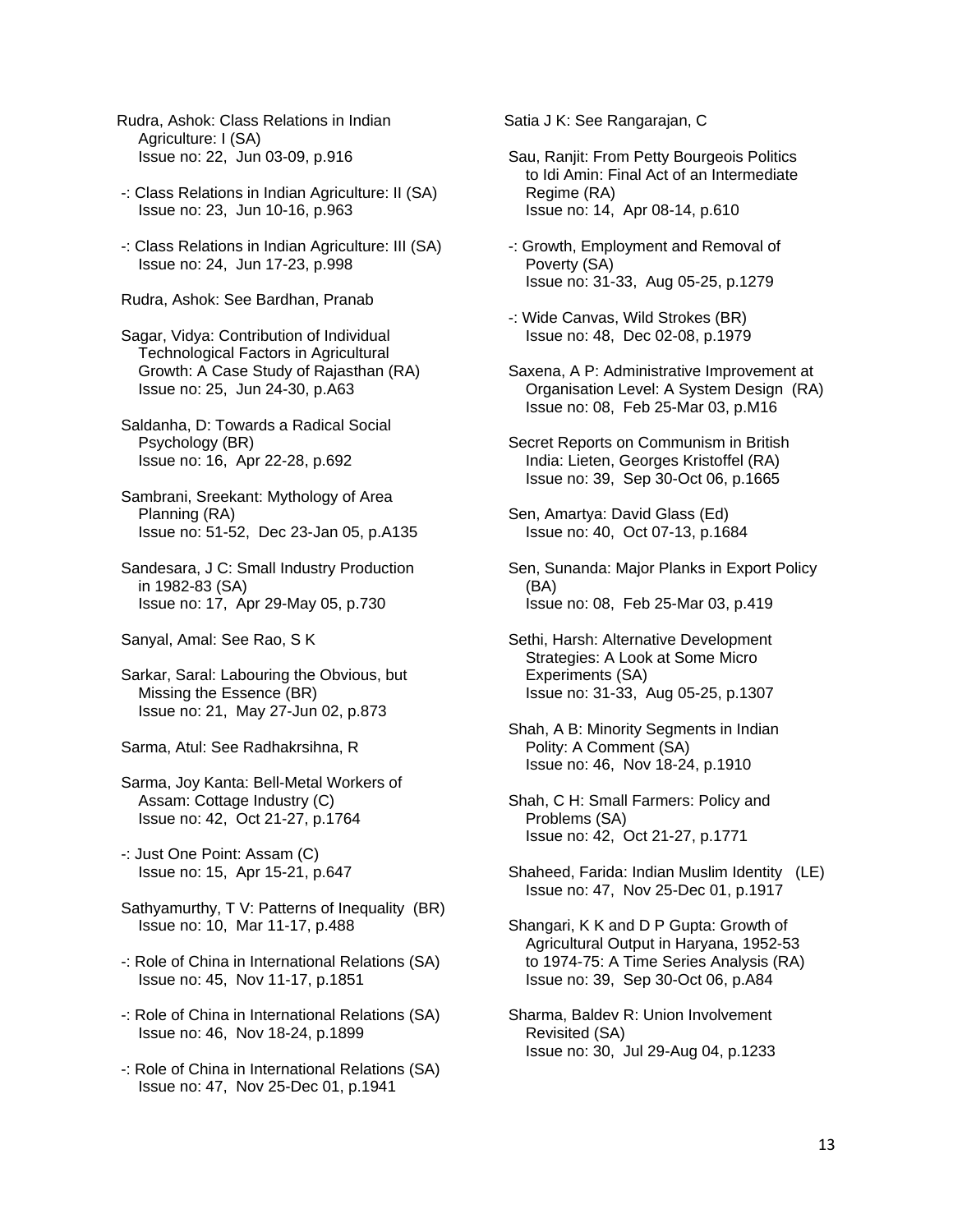Shatrugna, M: Dismantling of an Exhibition: Science (C) Issue no: 37, Sep 16-22, p.1581

- Shetty, S L: Performance of Commercial Banks since Nationalisation of Major Banks: Promise and Reality (SA) Issue no: 31-33, Aug 05-25, p.1407
- -: Structural Retrogression in the Indian Economy Since the Mid Sixties (SA) Issue no: 06-07, Feb 11-24, p.185
- Shivakumar, S S: Aspects of Agrarian Economy in Tamil Nadu A Study of Two Villages: I-Class Structure (SA) Issue no: 18, May 06-12, p.762
- Shukla, S: Urban vs Rural or Rich vs Poor? (LE) Issue no: 46, Nov 18-24, p.1873
- Singh, K S: Colonial Transformation of Tribal Society in Middle India (SA) Issue no: 30, Jul 29-Aug 04, p.1221
- Singh, L P: Soviet Union and India (BR) Issue no: 41, Oct 14-20, p.1739
- Singh, N K: Buying Death Cheap: Madhya Pradesh (Ed) Issue no: 23, Jun 10-16, p.931
- -: Death of a Tribal: Madhya Pradesh (C) Issue no: 10, Mar 11-17, p.482
- -: Hara-Kiri after 'Encounter': Uttar Pradesh(Ed) Issue no: 39, Sep 30-Oct 06, p.1651
- -: New Chief Minister: Madhya Pradesh (C) Issue no: 04-05, Jan 28-Feb 10, p.132
- -: Ujjain Conclave: Janata Party (Ed) Issue no: 50, Dec 16-22, p.2023
- -: Unemployment and Bullets for Bailadilla Workers: Labour (C) Issue no: 15, Apr 15-21, p.643
- Singh, Narendra: Meeting Natural Calamities: China (C) Issue no: 02, Jan 14-20, p.58
- Sinha, Arun: An 'Encounter' in Bhojpur: Bihar (C) Issue no: 20, May 20-26, p.833
- -: Advancing Class Interests in the Name of Caste: Bihar (C) Issue no: 16, Apr 22-28, p.657
- -: Bajitpur: Landlord's Violence: Bihar (C) Issue no: 50, Dec 16-22, p.2031
- -: The Bishrampur Carnage: Bihar (C) Issue no: 13, Apr 01-07, p.568
- -: Class War in Bhojpur-I: Bihar (C) Issue no: 01, Jan 07-13, p.10
- -: Class War in Bhojpur-II: Bihar (C) Issue no: 03, Jan 21-27, p.90
- -: Development Versus People: Bihar (C) Issue no: 18, May 06-12, p.750
- -: The Horrors of Seraikela Jail (C) Issue no: 29, Jul 22-28, p.1165
- -: Legal Loopholes: To Landlords' Rescue: Bihar (C) Issue no: 42, Oct 21-27, p.1758
- -: Mockery of Reform: Uttar Pradesh (C) Issue no: 51-52, Dec 23-Jan 05, p.2065
- -: Peasant-Merchant Conflict Uttar Pradesh (C) Issue no: 47, Nov 25-Dec 01, p.1929
- -: Politics of Panchayat Elections: Bihar (C) Issue no: 24, Jun 17-23, p.982
- -: Resurgent Adivasis (C) Issue no: 36, Sep 09-15, p.1544
- -: Shia-Sunni Conflict: Muslims (C) Issue no: 45, Nov 11-17, p.1841
- Sinha, J N: Rural Employment Planning: Dimensions and Constraints (SA) Issue no: 06-07, Feb 11-24, p.295
- Sinha, Jai B: Elitism in Management Development Programmes (RA) Issue no: 21, May 27-Jun 02, p.M61
- Siri, S: Basis of Post War Imperialism (BR) Issue no: 51-52, Dec 23-Jan 05, p.2075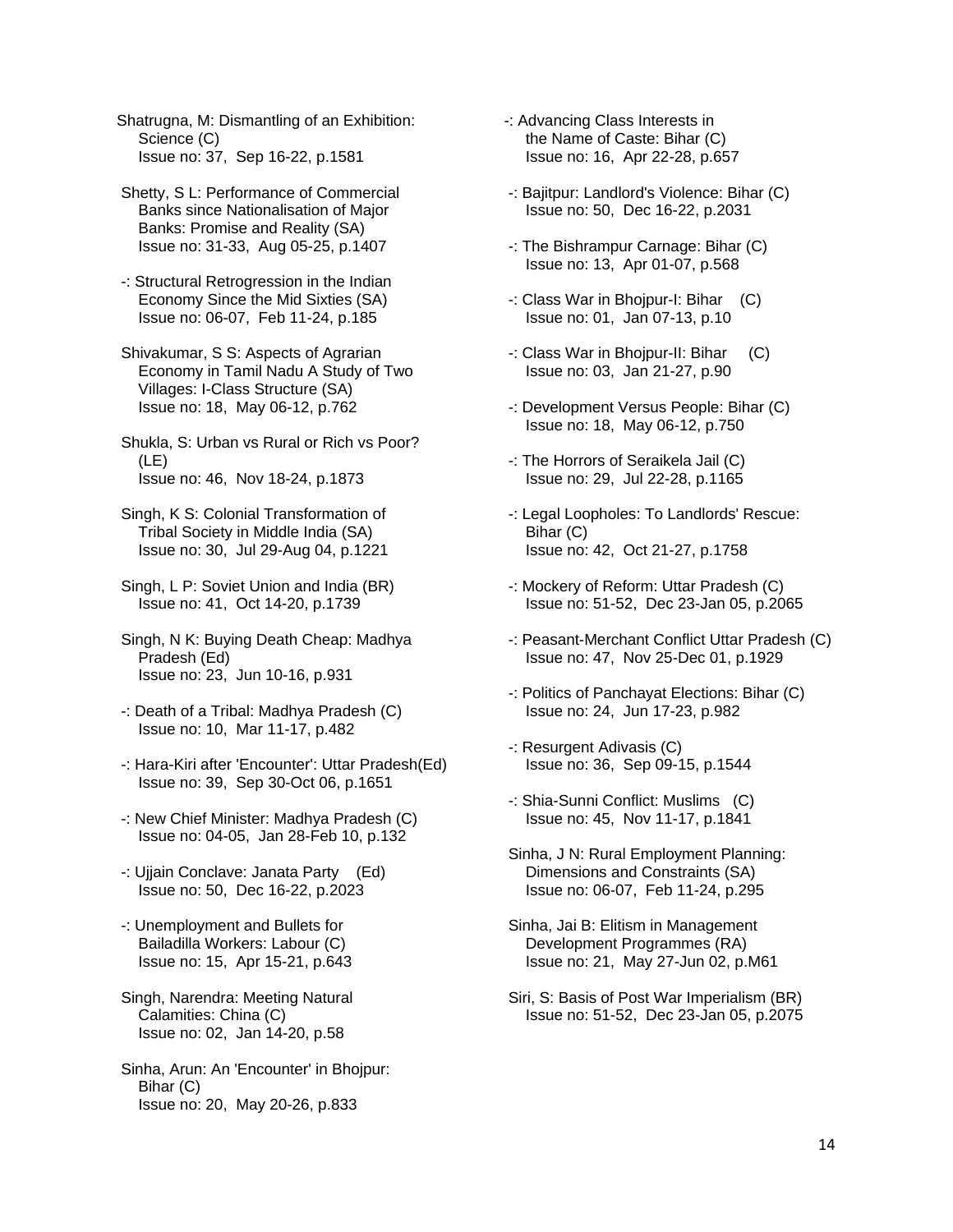Sivakumar, S S: Aspects of Agrarian Economy in Tamil Nadu A Study of Two Villages: II-Constraints on Production and Marketing (SA) Issue no: 19, May 13-19, p.812

 -: Aspects of Agrarian Economy in Tamil Nadu: A Study of Two Villages: III: Structure of Assets and Indebtedness (SA) Issue no: 20, May 20-26, p.846

 Srinivas, T N: Constraints on Growth and Policy Options (SA) Issue no: 01, Jan 07-13, p.30

 Srinivasan, Padma: 'Orderly' Succession: Kenya-II (C) Issue no: 41, Oct 14-20, p.1732

 Srivastava, U K and Nikhil M Oza: Stipulation and Exercise of Convertibility Options by Financial Institutions (RA) Issue no: 47, Nov 25-Dec 01, p.M133

 Subrahmanian, K K: Approach to Foreign Collaboration: A Critique of New Industrial Policy (SA) Issue no: 14, Apr 08-14, p.613

 Subrahmanian, K K and Mohanan P Pillai: Multinational Firms and Export Processing Zones (SA) Issue no: 34, Aug 26-Sep 01, p.1473

 Subrahmanyam, K V: DVC and Flood Control  $(C)$ Issue no: 45, Nov 11-17, p.1840

 -: A Hare-Brained Scheme: Mining (C) Issue no: 23, Jun 10-16, p.943

 -: Manslaughter at Bailadilla: Only the Beginning?: Mining (C) Issue no: 19, May 13-19, p.794

 Sukhatme, P V: Assessment of Adequacy of Diets at Different Income Levels (SA) Issue no: 31-33, Aug 05-25, p.1373

 Sundaram, K and J Krishnamurthy: Employment and Poverty Reduction in the Draft Plan (SA) Issue no: 31-33, Aug 05-25, p.1295

 Surya, Vasantha: Modernising Our Languages: Mass Media (C) Issue no: 28, Jul 15-21, p.1128

 Susan Ram: Plight of Teachers of Private Colleges: Tamil Nadu (C) Issue no: 38, Sep 23-29, p.1619

 Tata, J R D: The Tata Iron and Steel Company Limited Issue no: 34, Aug 26-Sep 01, p.1480

 -: The Tata Oil Mills Company Limited Issue no: 34, Aug 26-Sep 01, p.1483

Thamarajakshi, R: See Rao, G V K

- Thapar, Romesh: The Aged Men of the Janata (F) Issue no: 18, May 06-12, p.745
- -: The Alternatives in Delhi (F) Issue no: 37, Sep 16-22, p.1574
- -: A Background of Speculation (F) Issue no: 38, Sep 23-29, p.1615
- -: Busy and Interesting (F) Issue no: 02, Jan 14-20, p.45
- -: A Change for the Better? (F) Issue no: 27, Jul 08-14, p.1089
- -: Changing Alignments (F) Issue no: 21, May 27-Jun 02, p.861
- -: The Confusion Is Total (F) Issue no: 50, Dec 16-22, p.2025
- -: Consensus, Janata Style (F) Issue no: 30, Jul 29-Aug 04, p.1199
- -: The Critical Factors (Ed) Issue no: 49, Dec 09-15, p.1993
- -: The Culture of Illegality (F) Issue no: 03, Jan 21-27, p.85
- -: Debris of Politicking (F) Issue no: 17, Apr 29-May 05, p.716
- -: Election Time Again (F) Issue no: 04-05, Jan 28-Feb 10, p.121
- -: India and China (F) Issue no: 43-44, Oct 28-Nov 10, p.1787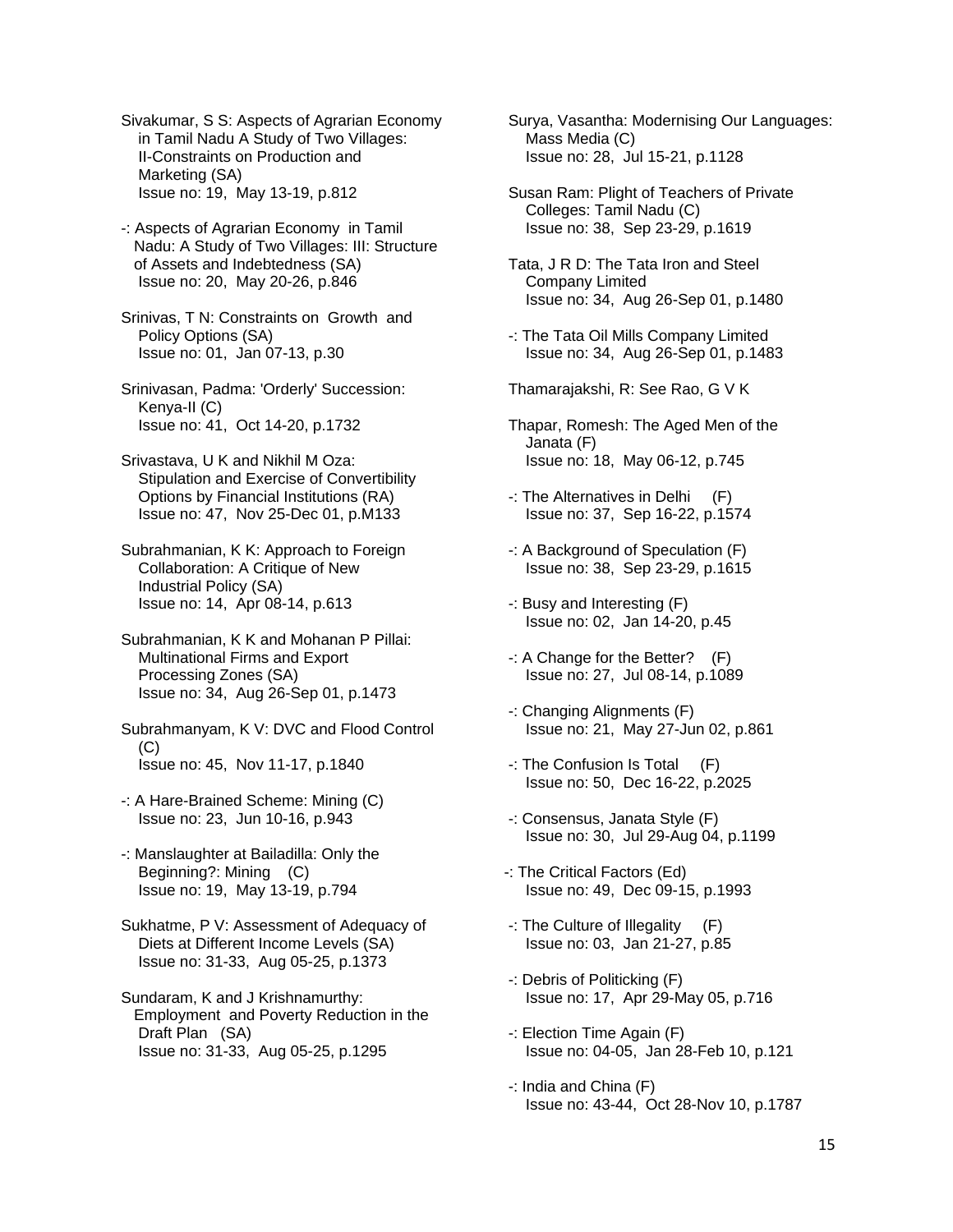- Thapar, Romesh: Into Janata's Second Year (F) Issue no: 13, Apr 01-07, p.565
- -: Janata Party and Congressmen (F) Issue no: 29, Jul 22-28, p.1161
- -: The Making of Foreign Policy (F) Issue no: 25, Jun 24-30, p.1009
- -: More Political Trouble (F) Issue no: 09, Mar 04-10, p.437
- -: Much Ado about What? (F) Issue no: 26, Jul 01-07, p.1048
- -: Muddled-Up Janata Party (F) Issue no: 34, Aug 26-Sep 01, p.1458
- -: New Political Pointers (F) Issue no: 45, Nov 11-17, p.1834
- -: No Anchorage for the Janata (F) Issue no: 15, Apr 15-21, p.637
- -: The Only Alternative (F) Issue no: 48, Dec 02-08, p.1962
- -: Our Political Aberrations (F) Issue no: 23, Jun 10-16, p.936
- -: Our Stupid Politicians (F) Issue no: 12, Mar 25-31, p.539
- -: Party or Coalition? (Ed) Issue no: 35, Sep 02-08, p.1489
- -: The Police Problem (F) Issue no: 36, Sep 09-15, p.1535
- -: Policy-Less Prattle (F) Issue no: 31-33, Aug 05-25, p.1255
- -: The Political Play (F) Issue no: 08, Feb 25-Mar 03, p.405
- -: The Politics of Active Lobbies (F) Issue no: 39, Sep 30-Oct 06, p.1655
- -: The Same Questionings (F) Issue no: 11, Mar 18-24, p.505
- -: Search for Elusive Credibility (F) Issue no: 22, Jun 03-09, p.894
- -: Stirring the Administration (F) Issue no: 14, Apr 08-14, p.597
- -: There Is Popularity in Unpopularity (F) Issue no: 19, May 13-19, p.791
- -: This 'Autonomy' Business (F) Issue no: 06-07, Feb 11-24, p.179
- -: Trusting to Luck (F) Issue no: 24, Jun 17-23, p.977
- -: Waiting for Intelligent Direction (F) Issue no: 46, Nov 18-24, p.1874
- -: What's on the Agenda? (F) Issue no: 10, Mar 11-17, p.477
- Timberg, Thomas: Small Scale Industry Survey Data: A Note (SA) Issue no: 34, Aug 26-Sep 01, p.1478
- Tulpule, Bagaram: Industrial Relations Bill, 1978: A Critical Overview: Labour  $(C)$ Issue no: 41, Oct 14-20, p.1719
- -: Industrial Relations Bill, 1978: Critical Review of Main Provisions (SA) Issue no: 45, Nov 11-17, p.1859
- -: Industrial Relations Legislation: An Alternative Model (SA) Issue no: 49, Dec 09-15, p.2017
- -: New Industrial Relations Legislation: Labour  $(C)$ Issue no: 13, Apr 01-07, p.573
- Vaidyanathan, A: HYV and Fertilisers: Synergy or Substitution?: A Comment (SA) Issue no: 25, Jun 24-30, p.1031
- Vasudevan, Parvati: Aspects of Indian Foreign Policy (BR) Issue no: 23, Jun 10-16, p.953
- Velayudham, T K: Funding of Treasury Bills in India (SA) Issue no: 18, May 06-12, p.771
- -: Reserve Ratio of Commercial Banks (SA) Issue no: 49, Dec 09-15, p.2013